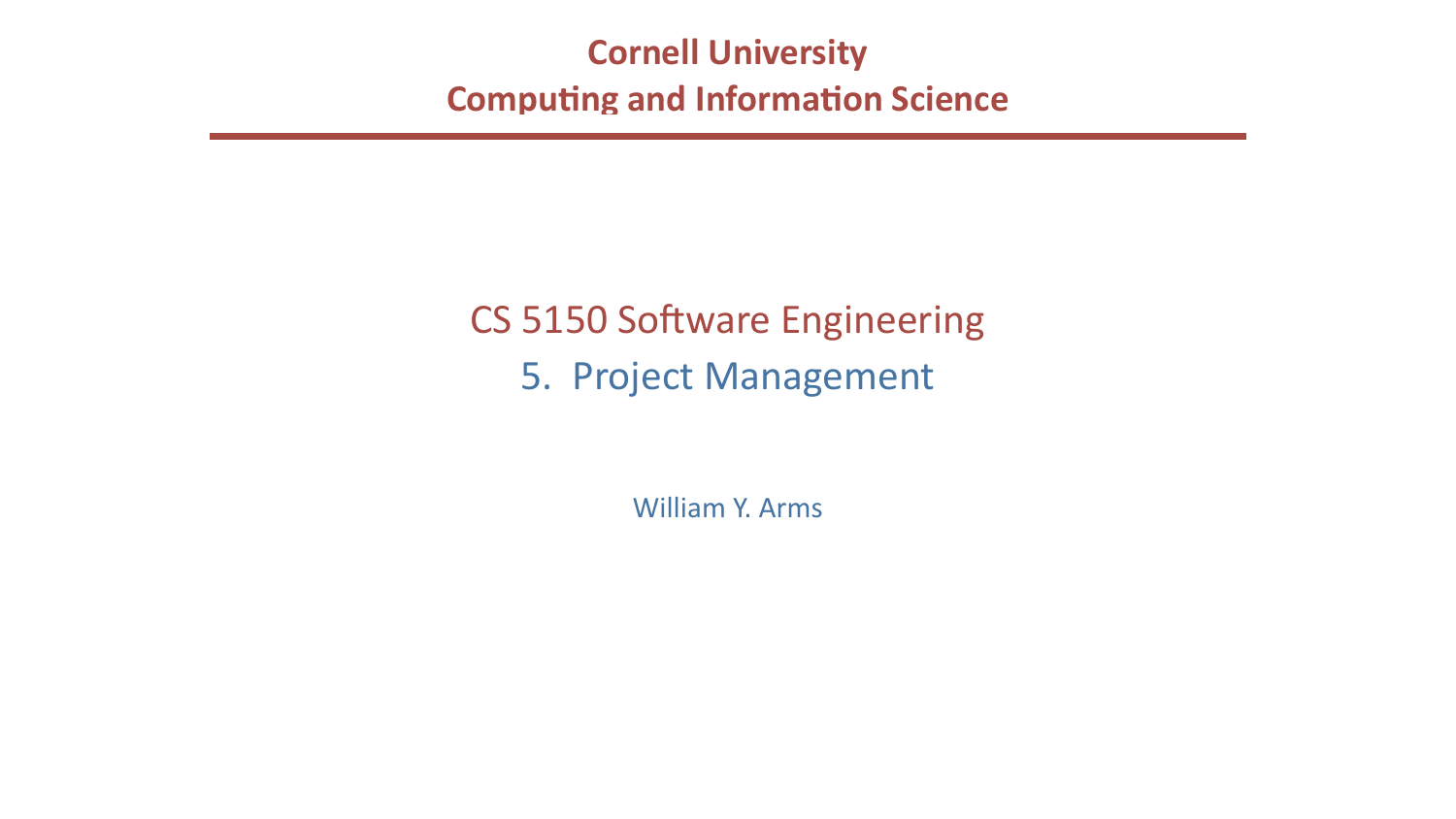The operating system for the IBM 360 was two years late. Question: How does a project get two years behind schedule? Answer: One day at a time!

- 
- 
- Fred Brooks Jr., The Mythical Man Month, 1972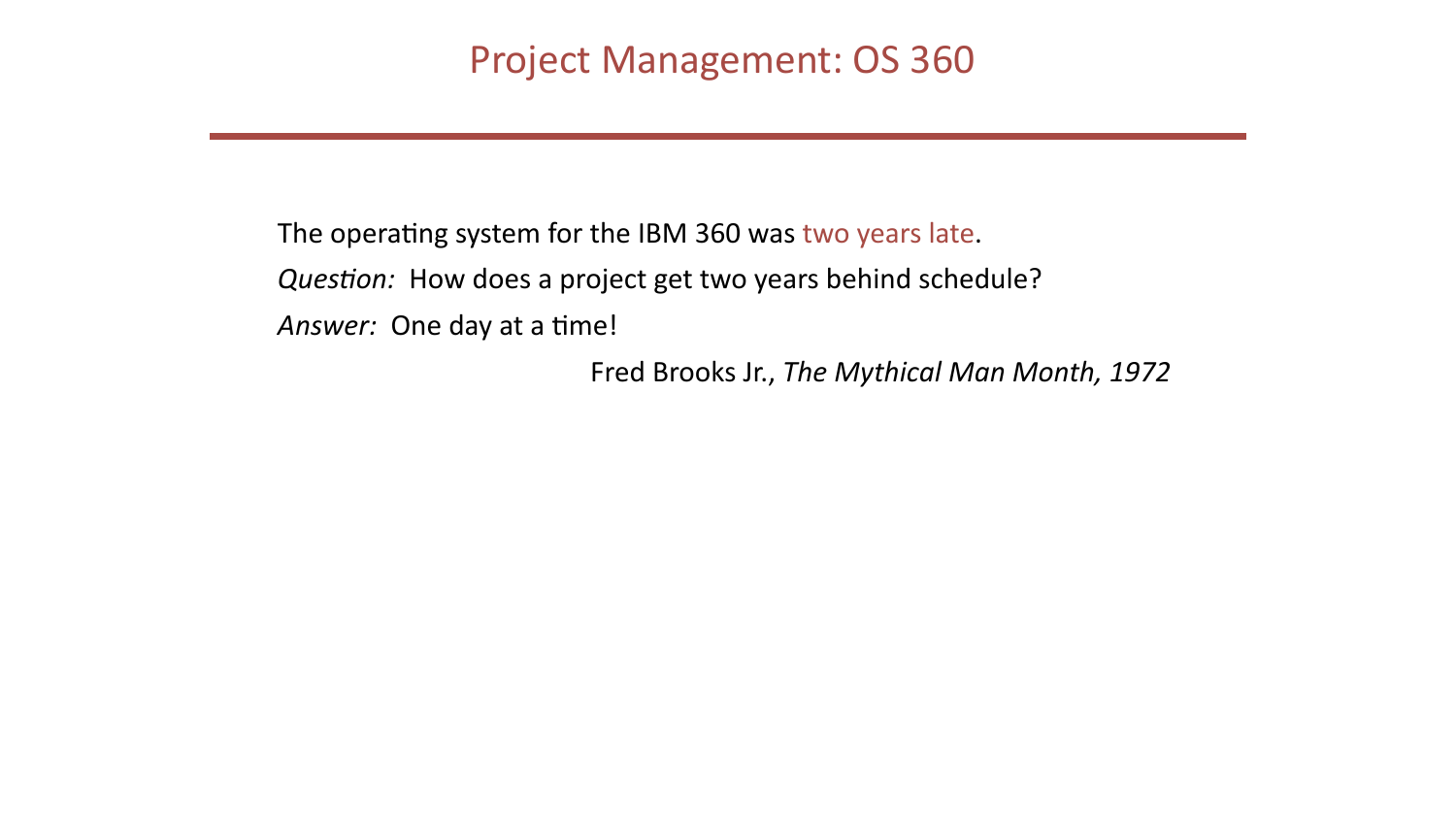## **To complete a project:**

- On time
- On budget
- With required functionality
- To the satisfaction of the client
- Without exhausting the team To provide visibility about the progress of a project To give early warning of problems so that corrections can be made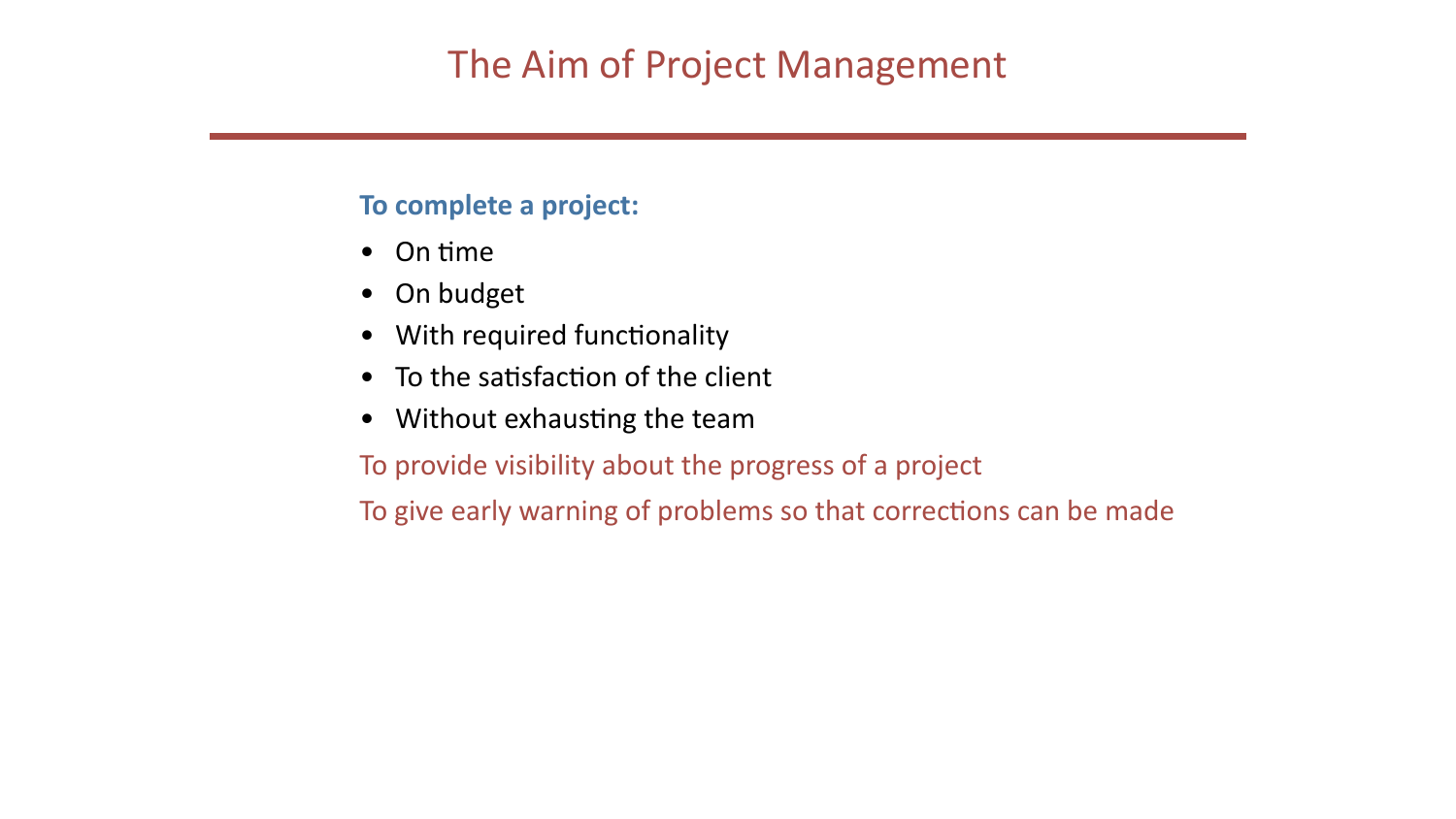### **Clients wish to know:**

- Will the system do what was promised? When will it be delivered? If late, how late?
- How does the cost compare with the budget?

## **Often the software is part of a larger activity**

- If the system is a product, marketing and development must be combined (e.g., Microsoft Office)
- If the system has to work with other systems, developments must be coordinated (e.g., embedded systems in an automobile)

*(continued on next slide)*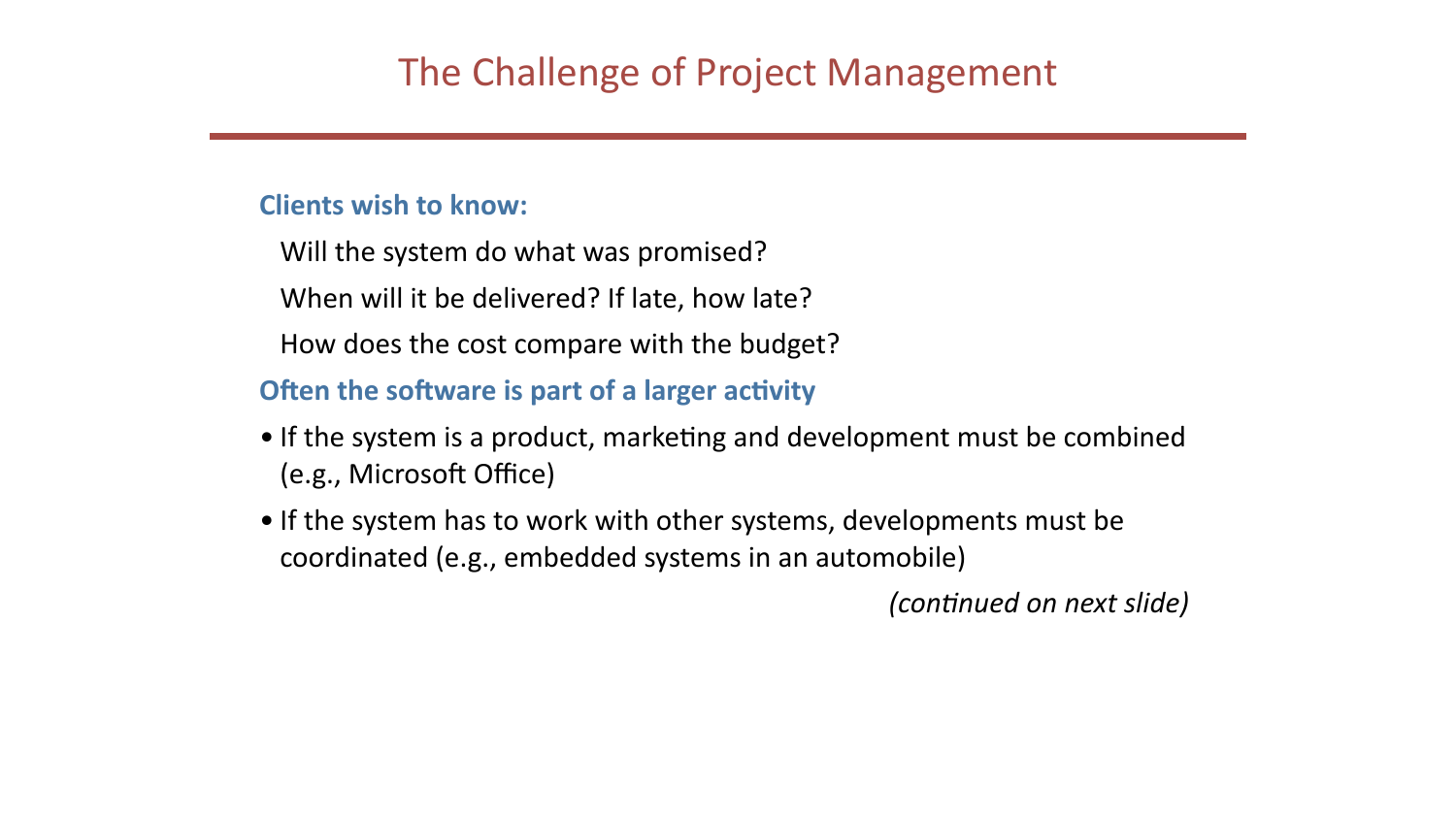## The Challenge of Project Management (continued)

### **BUT:**

Every software system is different.

Most systems are not well specified, or the requirements change during development.

Estimating time and effort is full of errors, even when the system is well understood.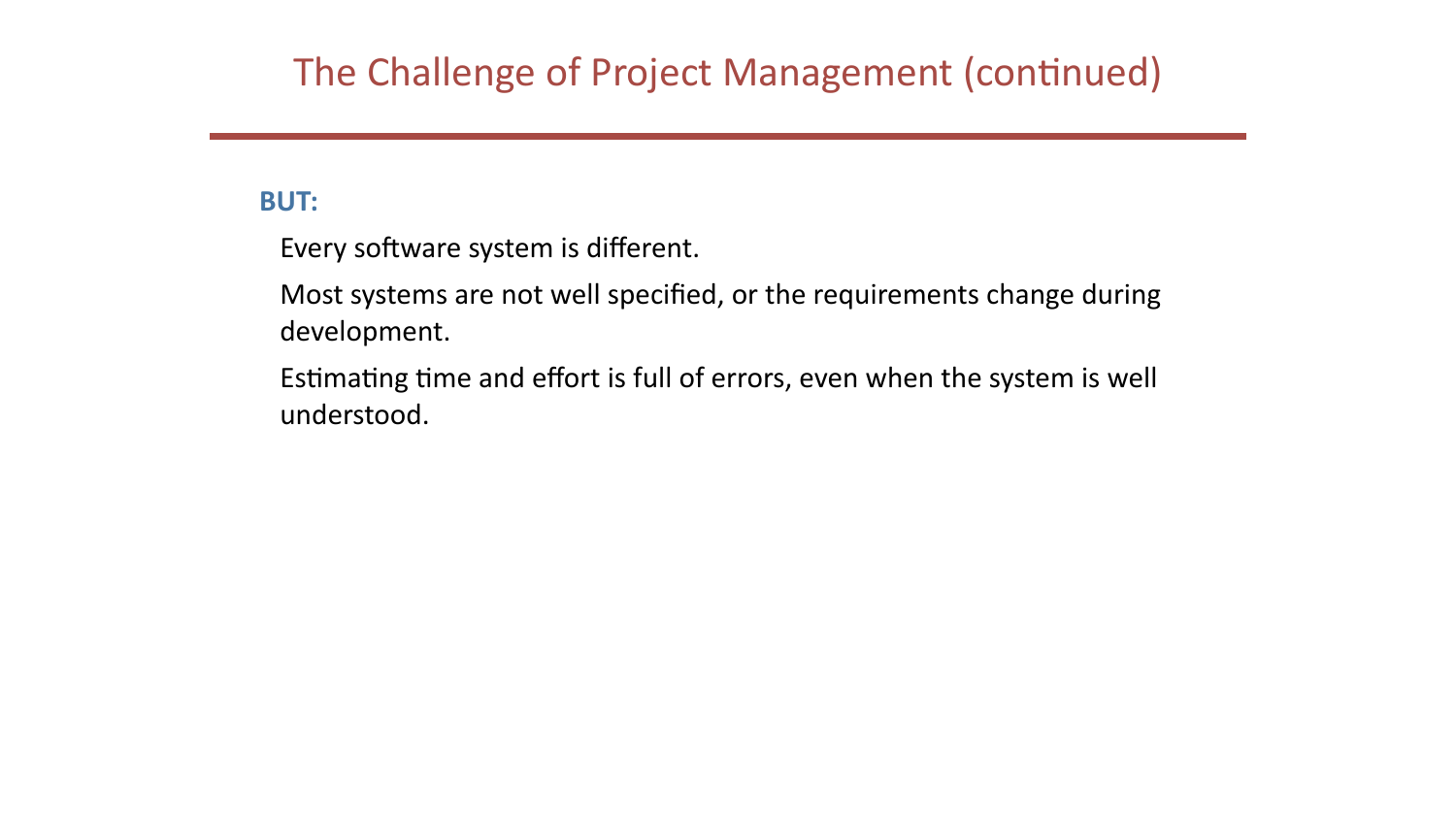### **Planning**

- Outline schedule during feasibility study (needed for CS 5150)
- Fuller schedule for each part of a project (e.g., each process step, iteration, or sprint)

## **Contingency planning**

- Anticipation of possible problems (risk management) **Progress tracking**
- Regular comparison of progress against plan
- Regular modification of the plan
- Changes of scope, etc. made jointly by client and developers

### **Final analysis**

• Analysis of project for improvements during next project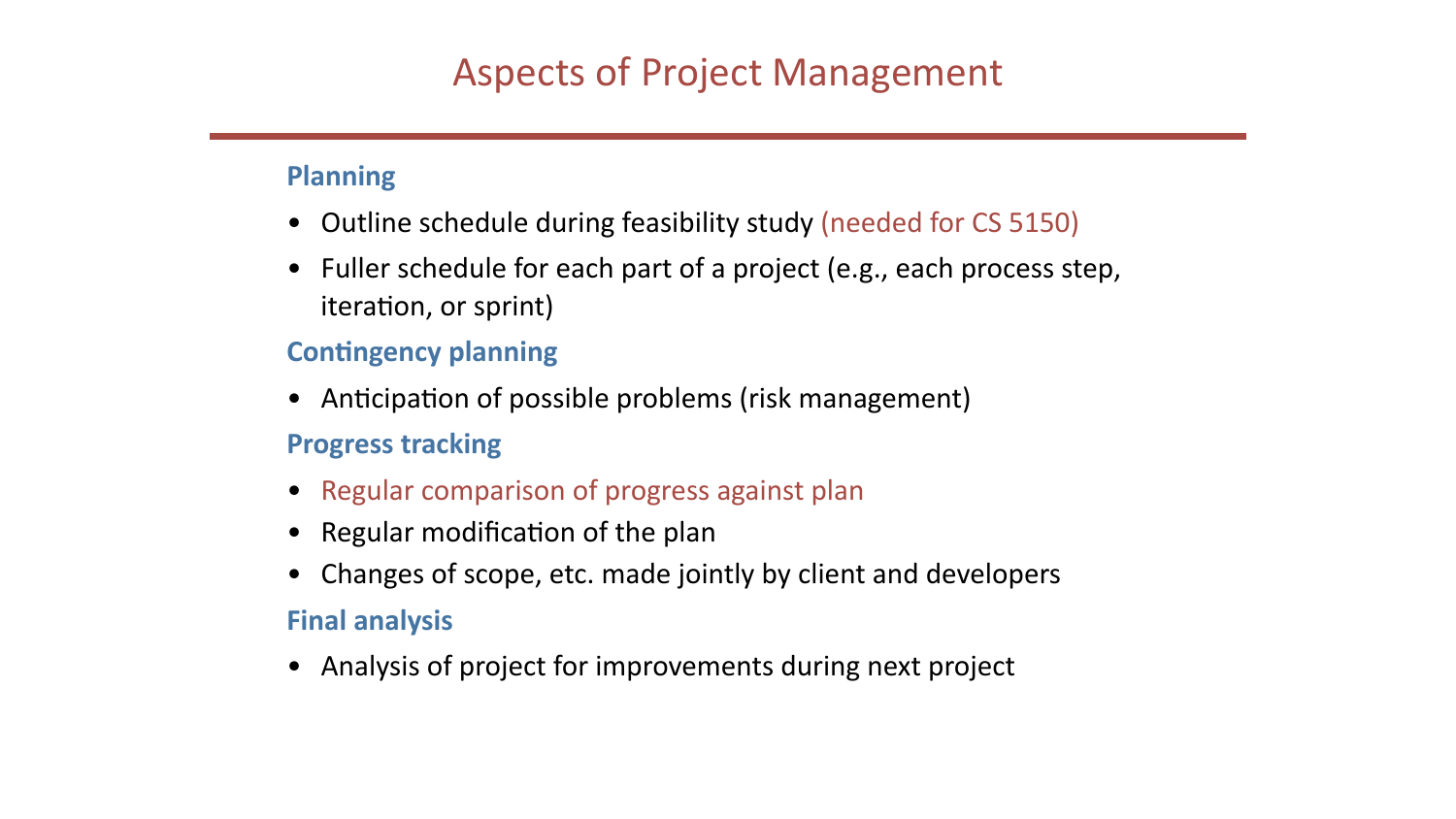

Completion of a specified set of activities (e.g., delivery of a deliverable,

### **Deliverable**

- Work product that is provided to the client (mock-up, demonstration, prototype, report, presentation, documentation, code, etc.)
- Release of a system or subsystem to customers and users

### **Milestone**

completion of a process step, end of a sprint)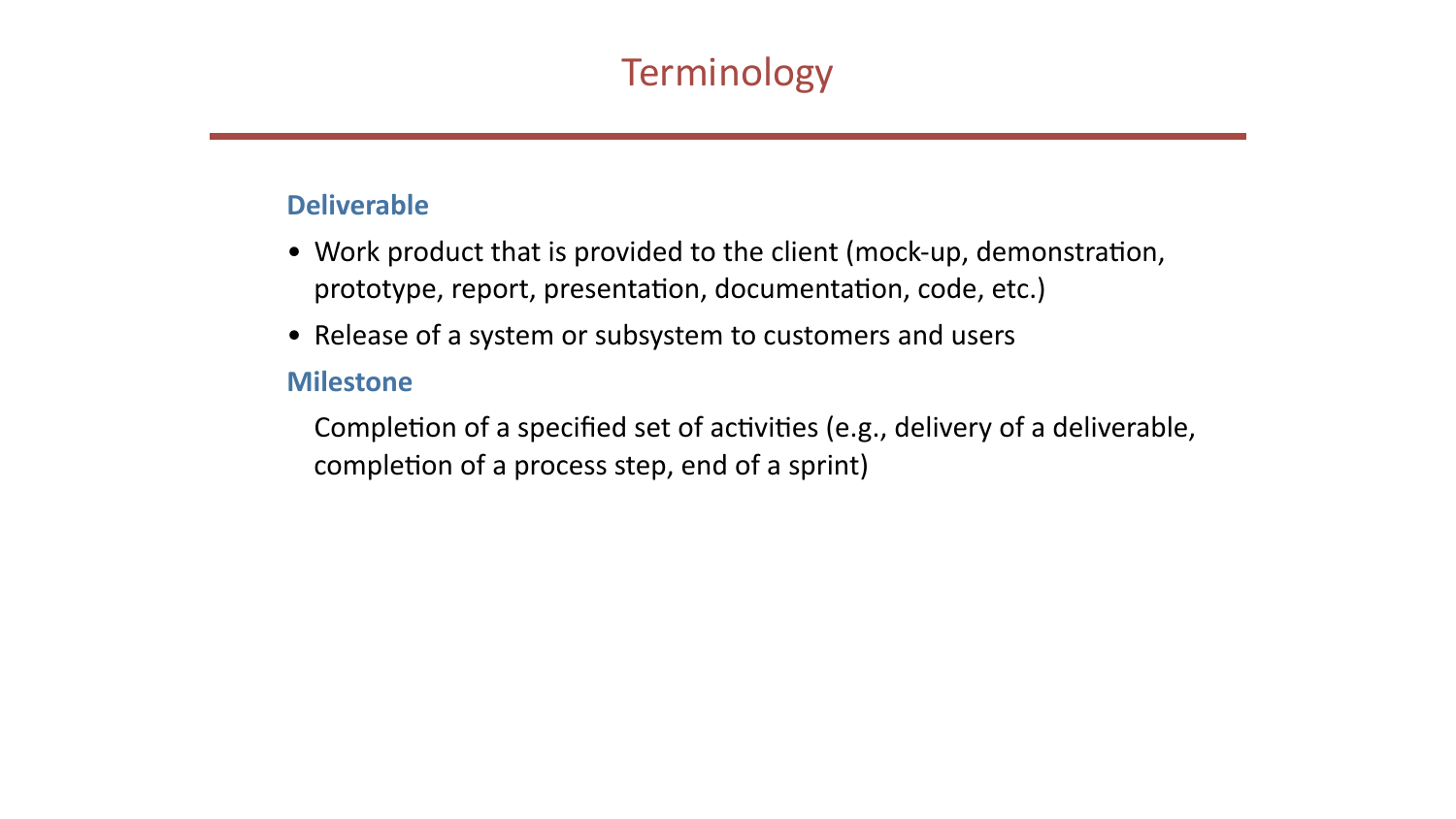### **Activity**



- Part of a project that takes place over time (also known as a task)
- The end of a group of activities, e.g., agreement by all parties on the

- 
- Staff time, equipment, or other limited resource required by an activity

### **Event**

budget and plan

**Dependency**

An activity that cannot begin until some event is reached

**Resource**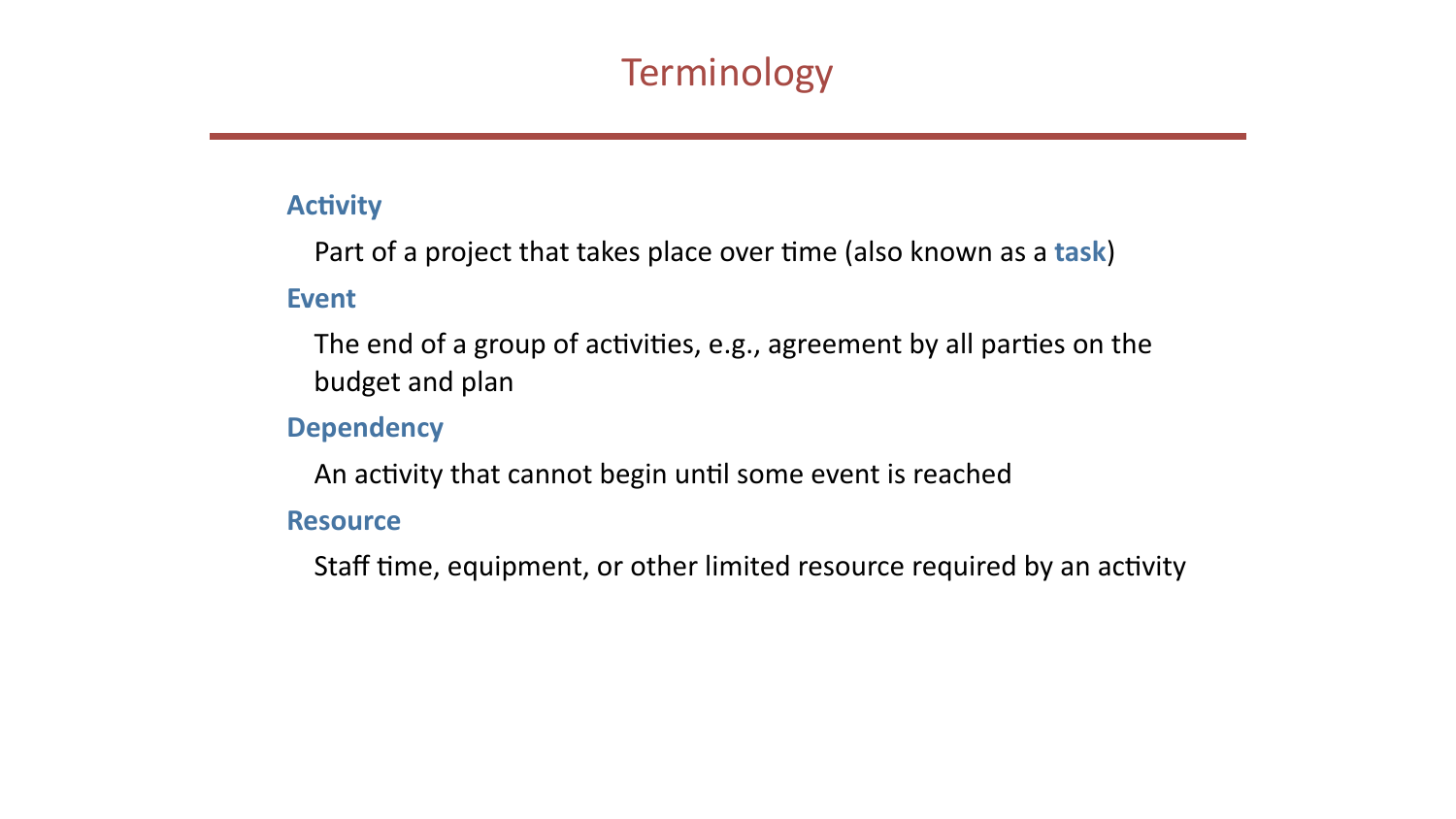## Standard Approach to Project Management

- The scope of the project is defined early in the process.
- The development is divided into tasks and milestones.
- Estimates are made of the time and resources needed for each task.
- The estimates are combined to create a schedule and a plan.
- Progress is continually reviewed against the plan, perhaps weekly.
- The plan is modified by changes to scope, time, resources, etc. Typically the plan is managed by a separate project management team, not by the software developers.

Used with the Modified Waterfall Model and Iterative Refinement.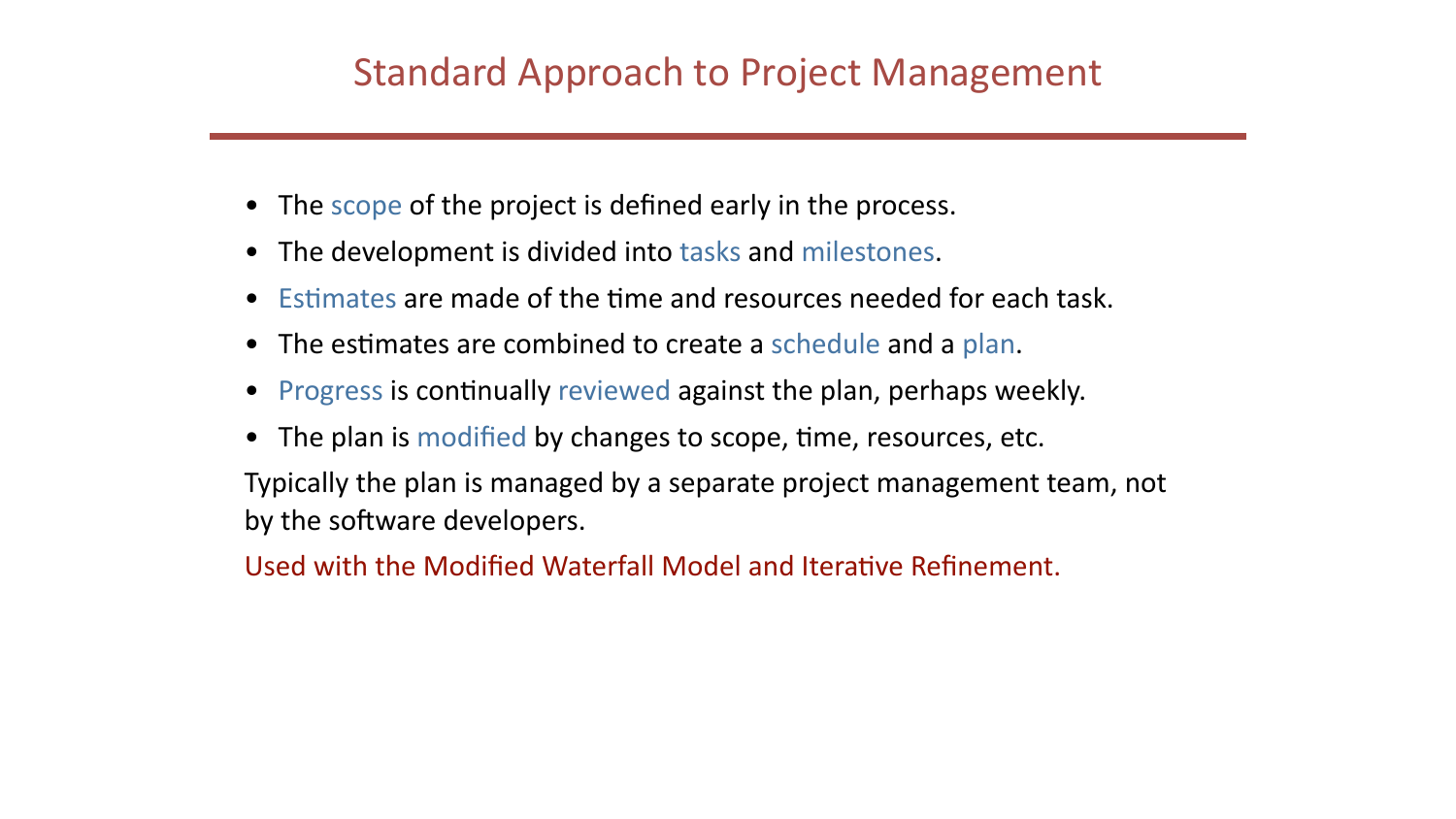- Planning is divided into high level release forecasting and low level detailed planning.
- Release planning is a best guess, high level view of what can be achieved in a sequence of time-boxes.
- Release plans are continually modified, perhaps daily.
- Clients and developers take joint control of the release plans and choice of sprints.
- For each time-box, the team plans what it can achieve. The team may use Gantt charts or other conventional planning tools.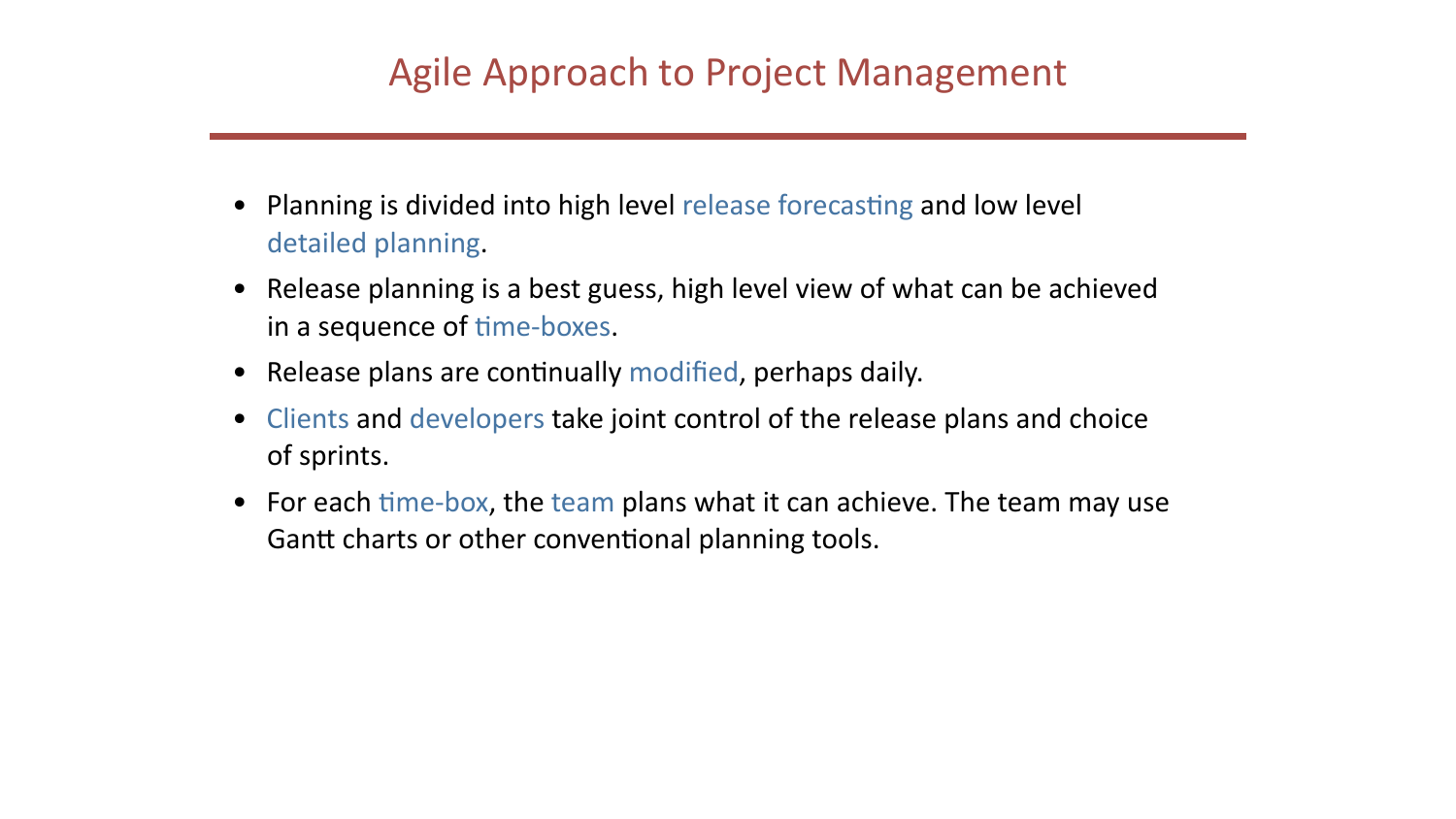With experienced staff, estimating the actual time to carry out a single task is usually fairly accurate, but ...

The little bits and pieces are underestimated.

- *into better shape. I really should get rid of that patch.)*
- *spent the day interviewing job candidates.)*
- Some things have to be done twice.

• The time from almost "done" to completely "done" is much longer than anticipated. (There's just one thing to tidy up. I need to put the comments

• The distractions are not planned for. (My system crashed and I decided to upgrade the software. My child's school was closed because of snow. I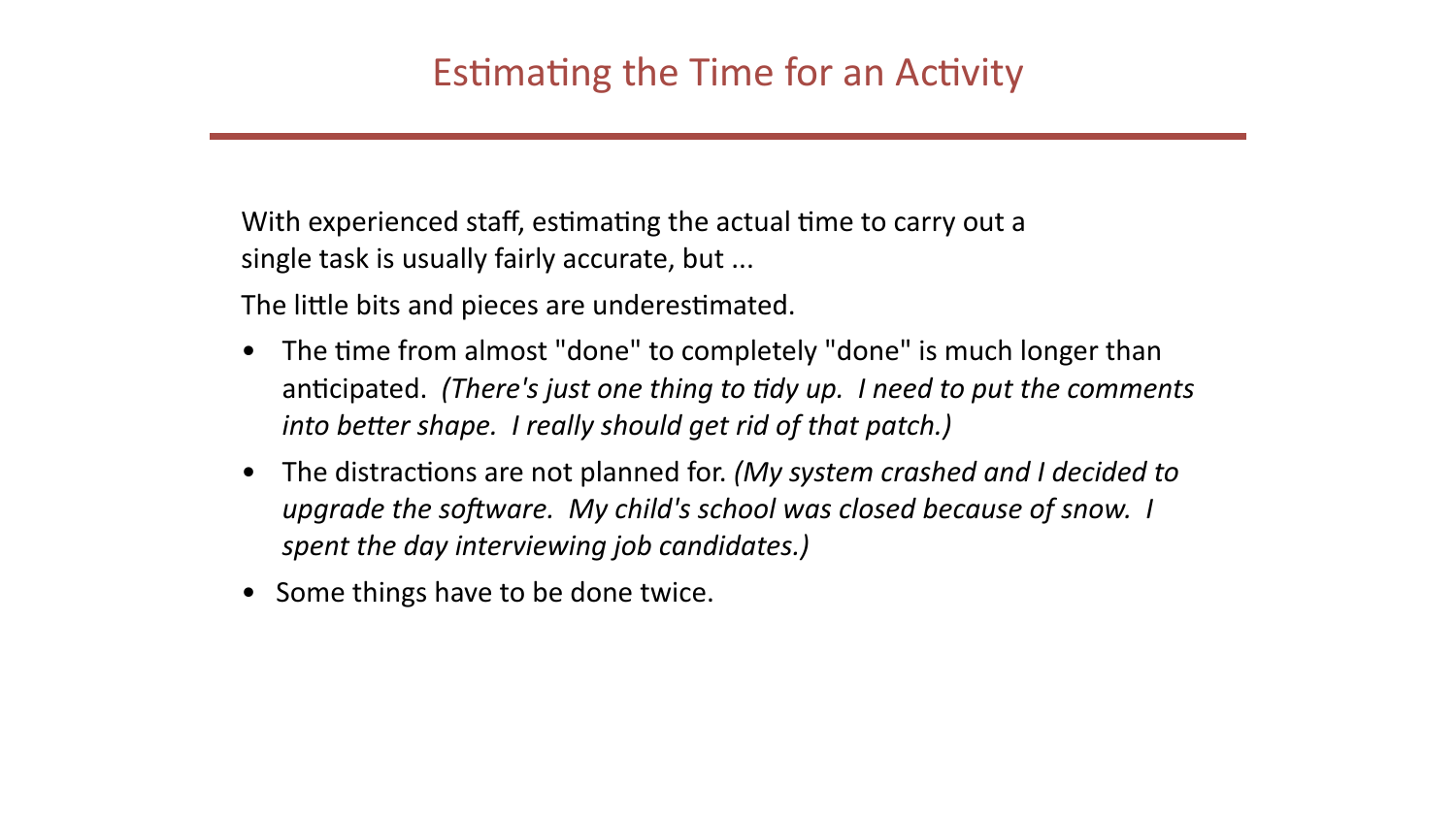## **Example of Time Estimates**

The administrative computing department at Dartmouth used activity graphs for the program design and implementation phases of major projects (plan developed after project was well-understood).

### Experience:

Elapsed time to complete projects was consistently 30% to 40% longer than predicted by model.

### Analysis:

- Some tasks not anticipated (incomplete understanding)
- 
- Key personnel were on many activities (schedule conflicts)
- Non-billable hours

• Some tasks had to be redone (change of requirements, technical changes)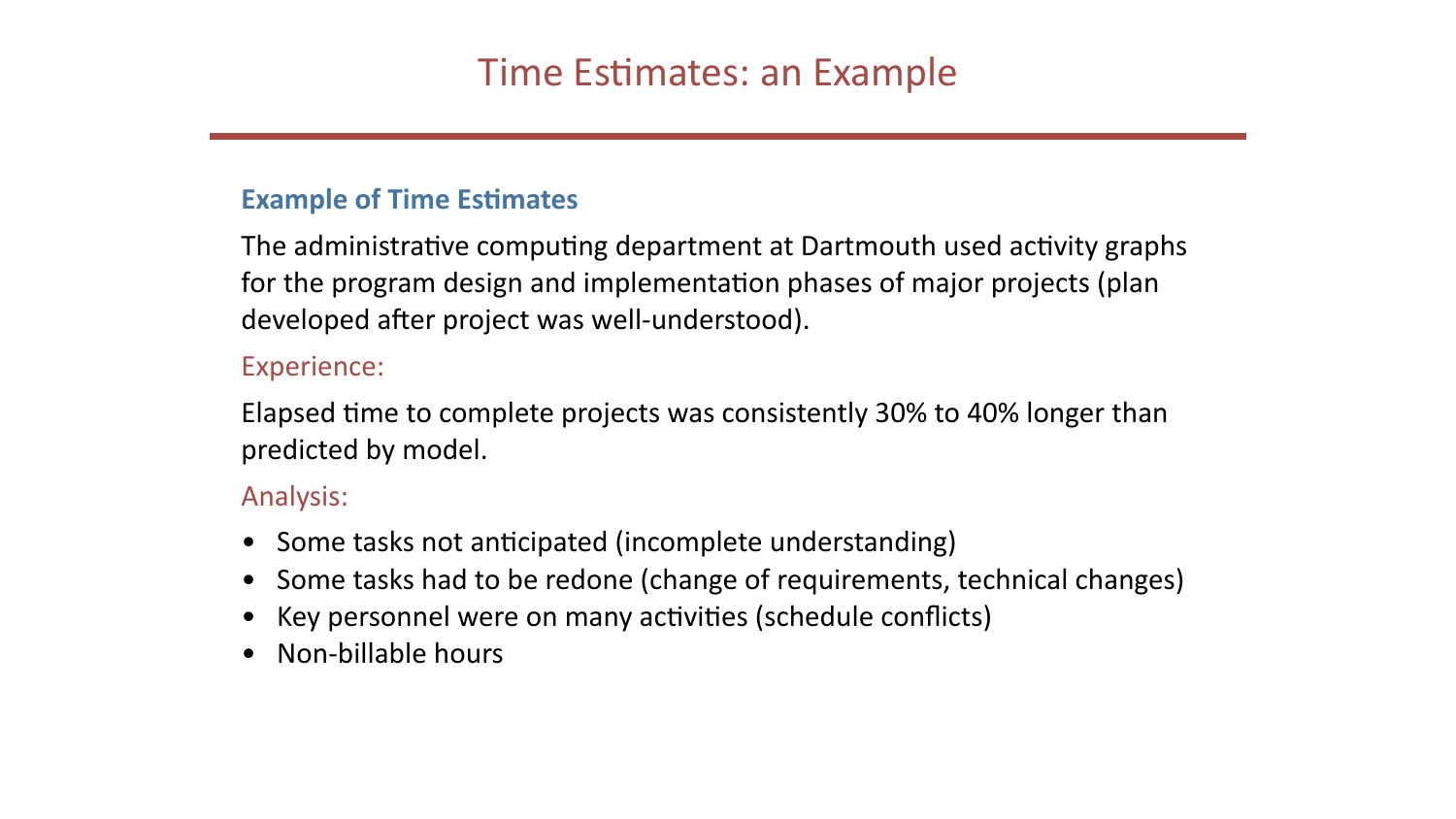## **Agile approach to project management**

- Different teams work at different speeds.
- The team has the best understanding of what it can achieve in a single time-box or sprint.
- The team commits to the outcome of a sprint. Within the time box, the team must have an internal schedule. With your CS 5150 project, you will need to commit to the outcome and have a schedule to manage your progress.
- 

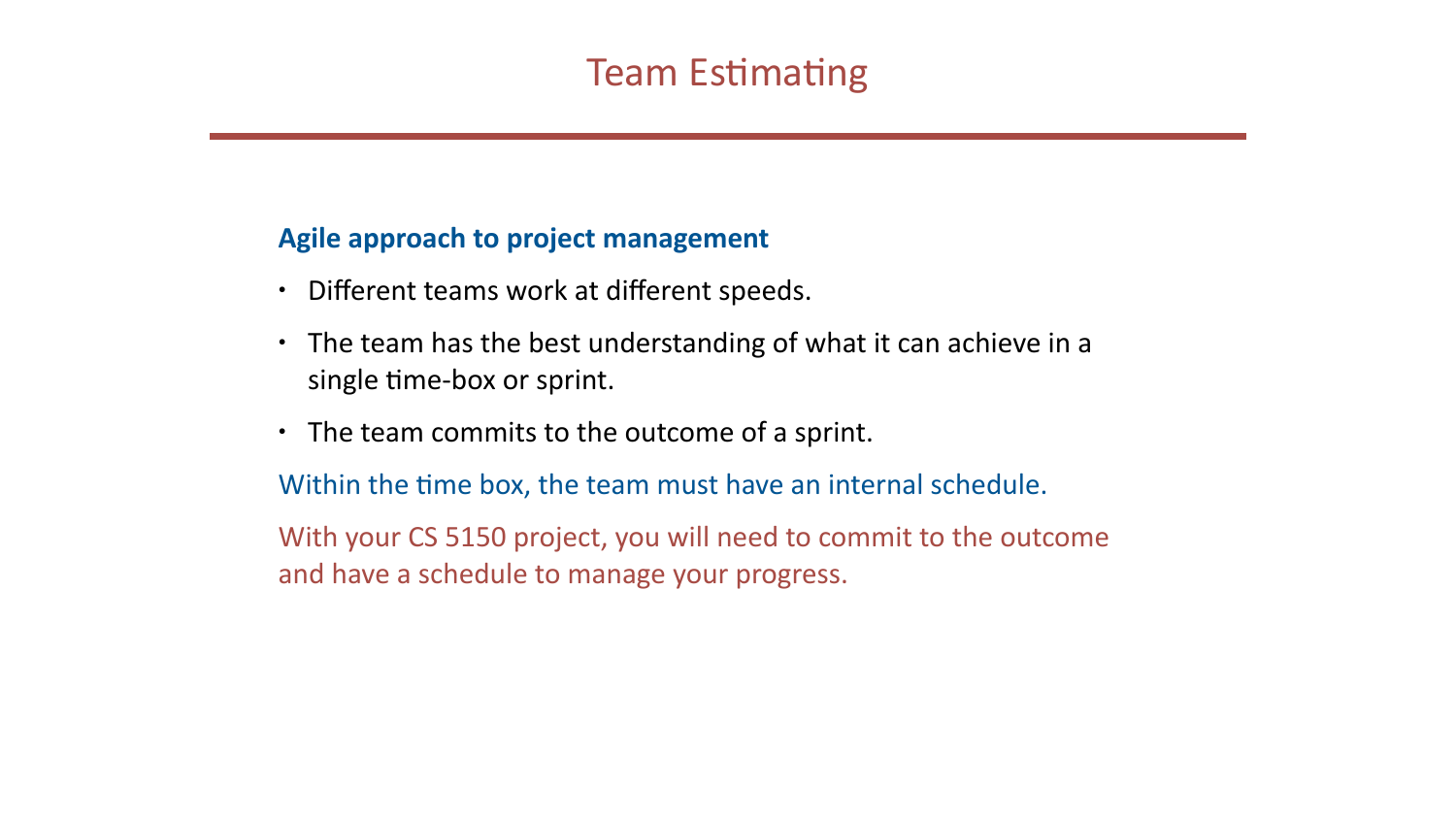## Start-up Time

- On a big project, the start-up time is typically three to six months: • Personnel have to complete previous projects (fatigue) or be recruited.
- Hardware and software has to be acquired and installed. • Staff have to learn new domain areas and software (slow while
- learning).
- Clients may not be ready.

staff, find office space, etc.

New companies have particular difficulties since they may have to hire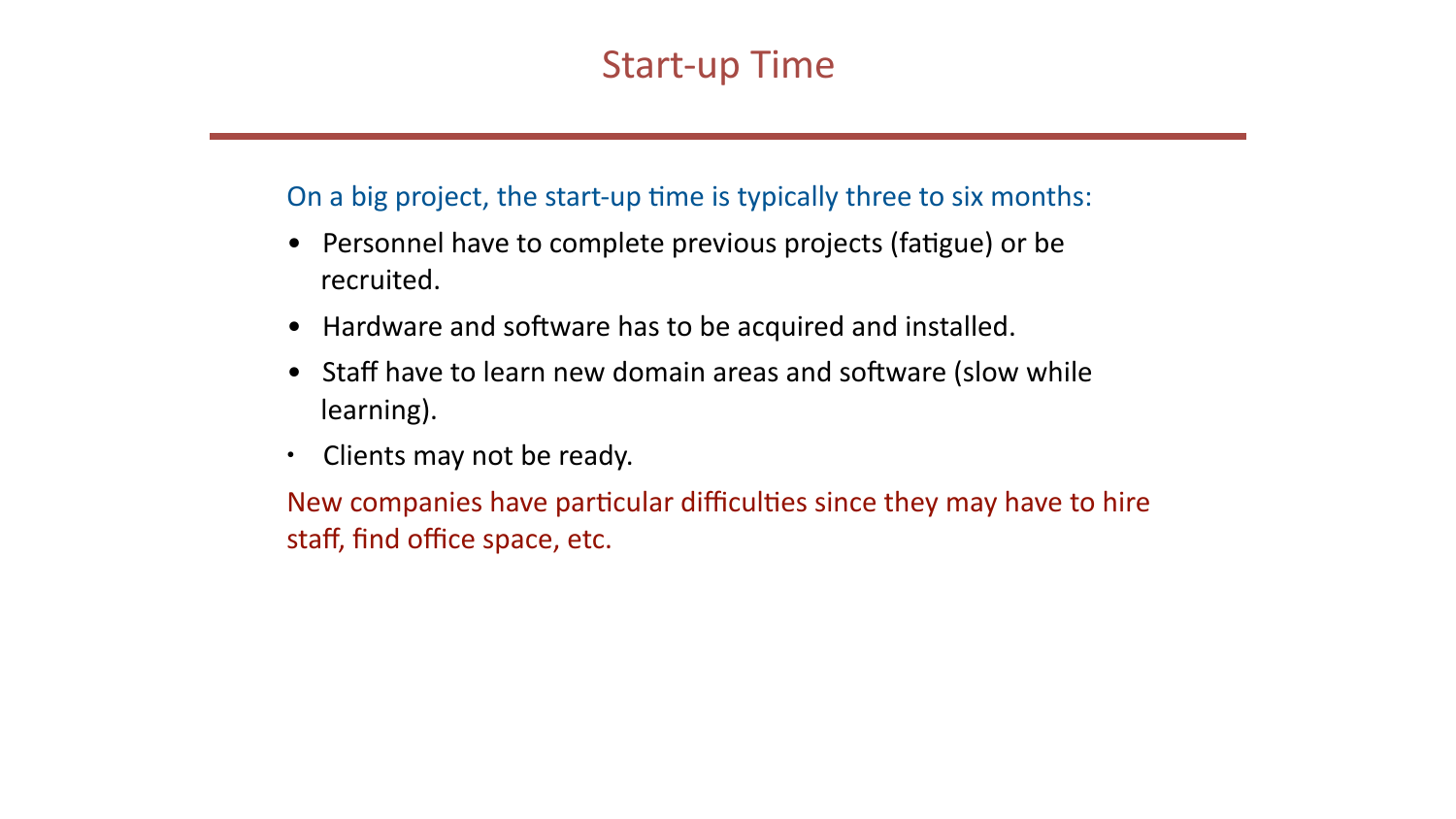## **Critical Path Method, Gantt charts, etc.**

- Build a work-plan from activity data.
- Display work-plan in graphical or tabular form. **Project planning software (e.g., Microsoft Project)**
- Maintain a database of activities and related data
- Calculate and display schedules
- Manage progress reports

# Project Planning Tools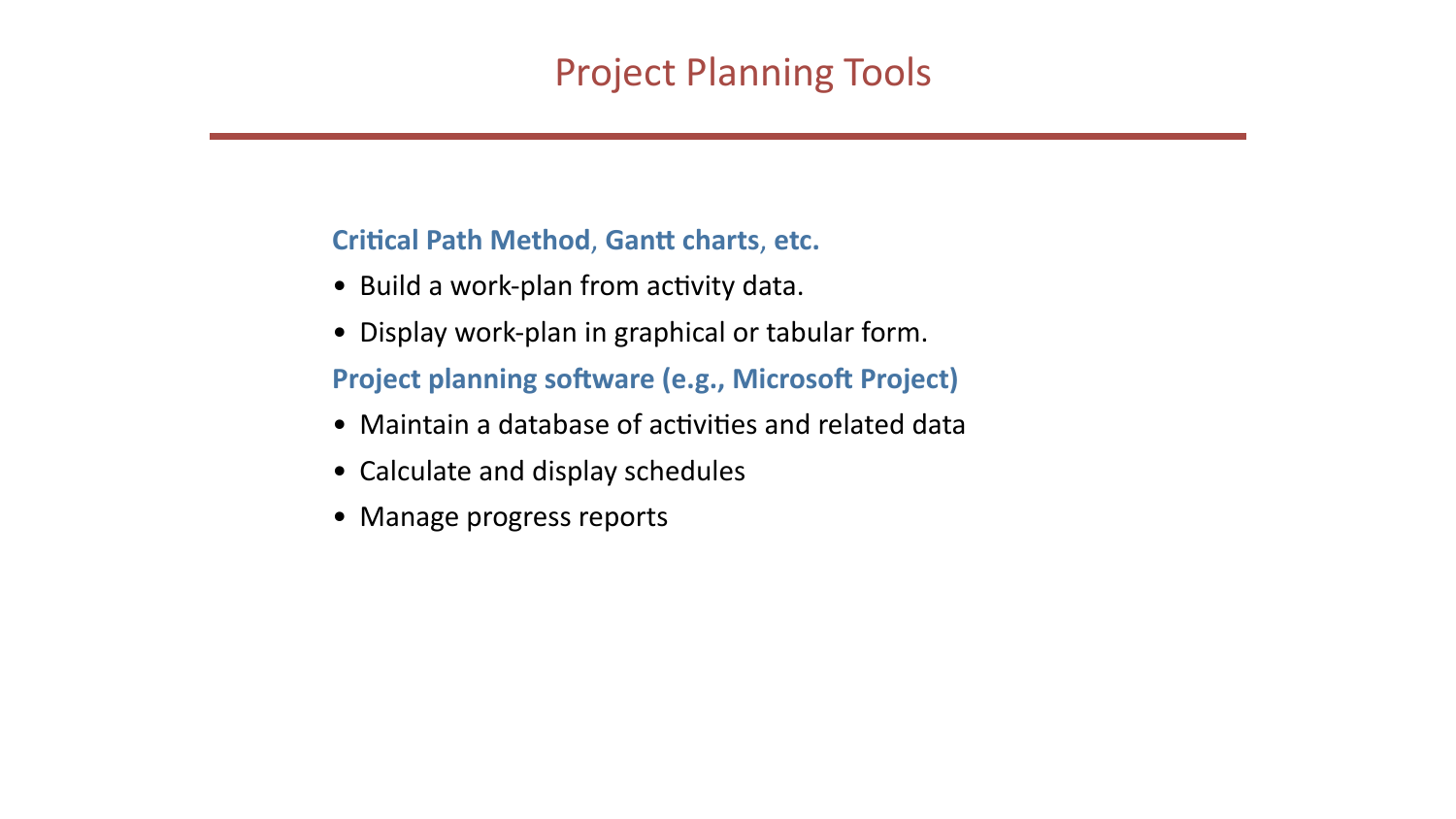

Source: Advanced Software Engineering Limited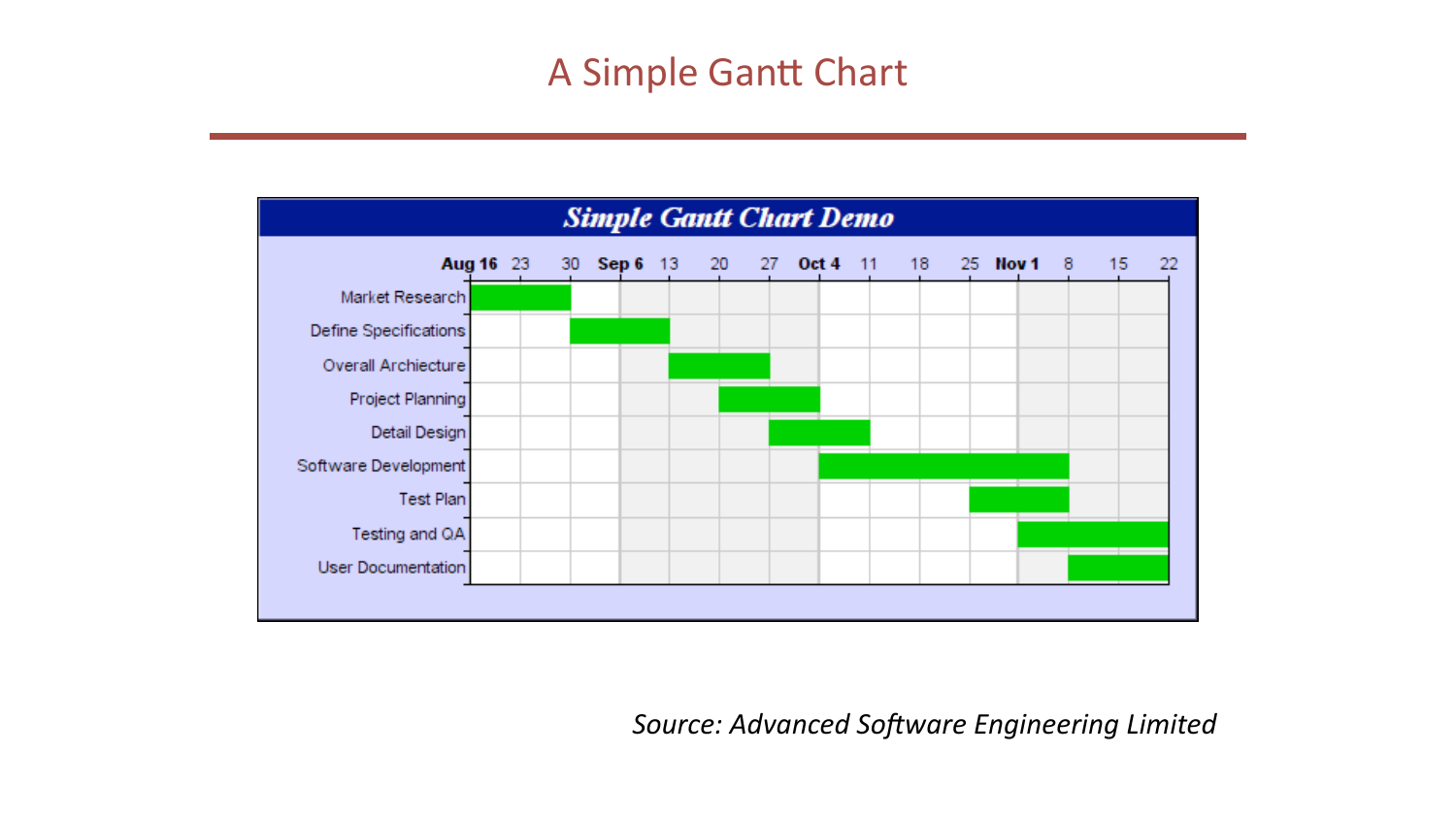## Used for small projects, single time-boxes, and sprints

- Dates run along the top (days, weeks, or months).
- Each row represents an activity. Activities may be sequential, in parallel or overlapping.
- The schedule for an activity is a horizontal bar. The left end marks the planned beginning of the task. The right end marks the expected end date.
- The chart is updated by filling in each activity to a length proportional to the work accomplished. This is often difficult.
- Progress to date can be compared with the plan by drawing a vertical line through the chart at the current date.

Most CS 5150 projects use Gantt charts to plan their work.

## **Gantt Charts**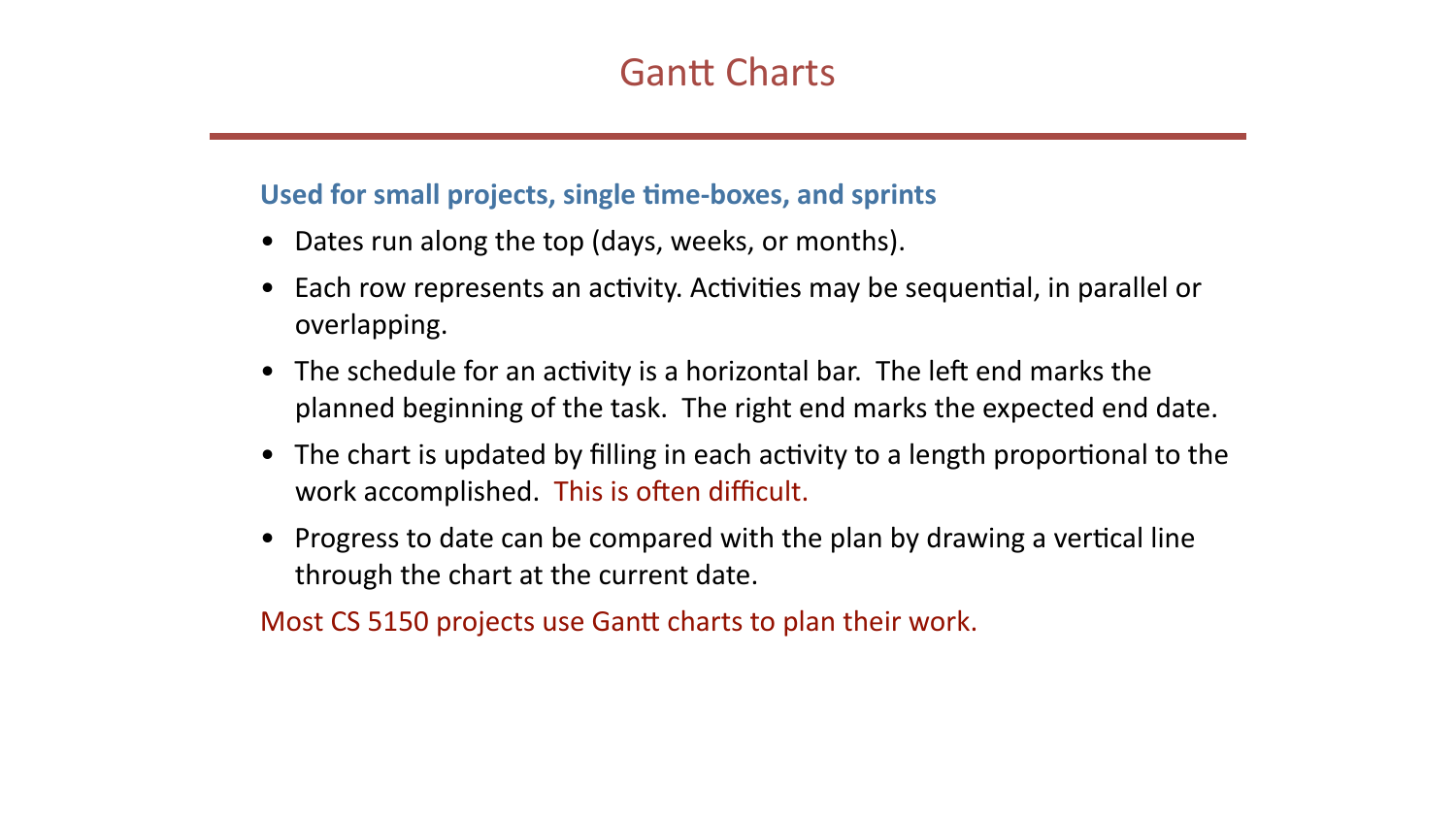## A More Complex Gantt Chart

| ID | <b>Task Name</b> | Predecessors | Duration  | Jul 23, '06           |
|----|------------------|--------------|-----------|-----------------------|
|    |                  |              |           | s<br>w<br>М<br>П<br>٠ |
| 1  | Start            |              | 0 days    |                       |
| 2  | а                | 1            | 4 days    |                       |
| 3  | b                | 1            | 5.33 days |                       |
| 4  | с                | 2            | 5.17 days |                       |
| 5  | d                | 2            | 6.33 days |                       |
| 6  | е                | 3,4          | 5.17 days |                       |
| 7  | f                | 5            | 4.5 days  |                       |
| 8  | g                | 6            | 5.17 days |                       |
| 9  | Finish           | 7,8          | 0 days    |                       |

A Gantt chart created using Microsoft Project. The critical path is in red, and the slack is the black lines connected to noncritical activities. 

Since Saturday and Sunday are not work days, some bars on the Gantt chart are longer if they cut through a weekend.



*Source: Wikipedia*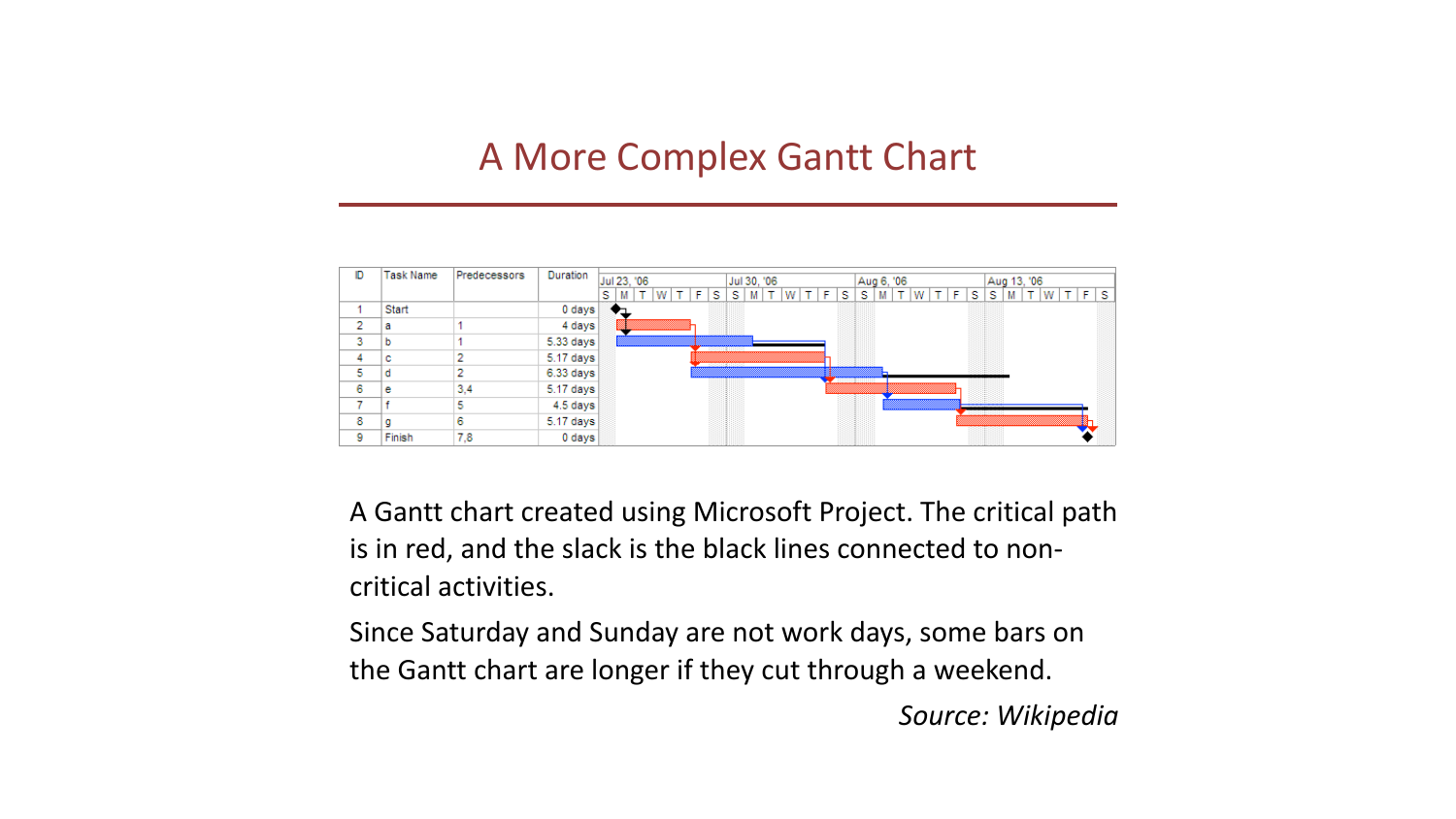



A group of scheduling techniques that emphasizes dependencies

An activity (task)

A dummy activity (dependency)

An event

A milestone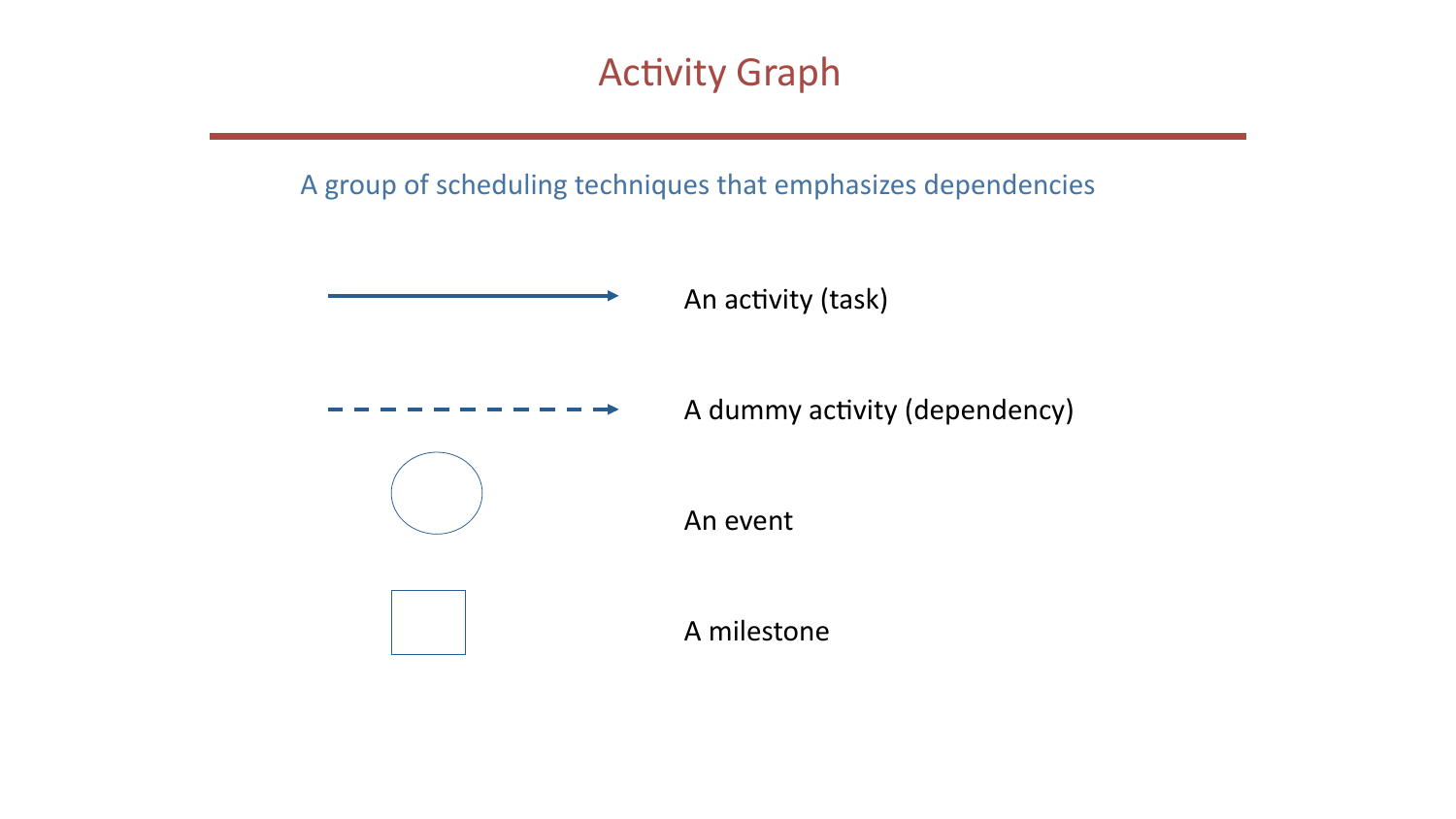## Example: Activity Graph for first Part of a Distance Learning Course

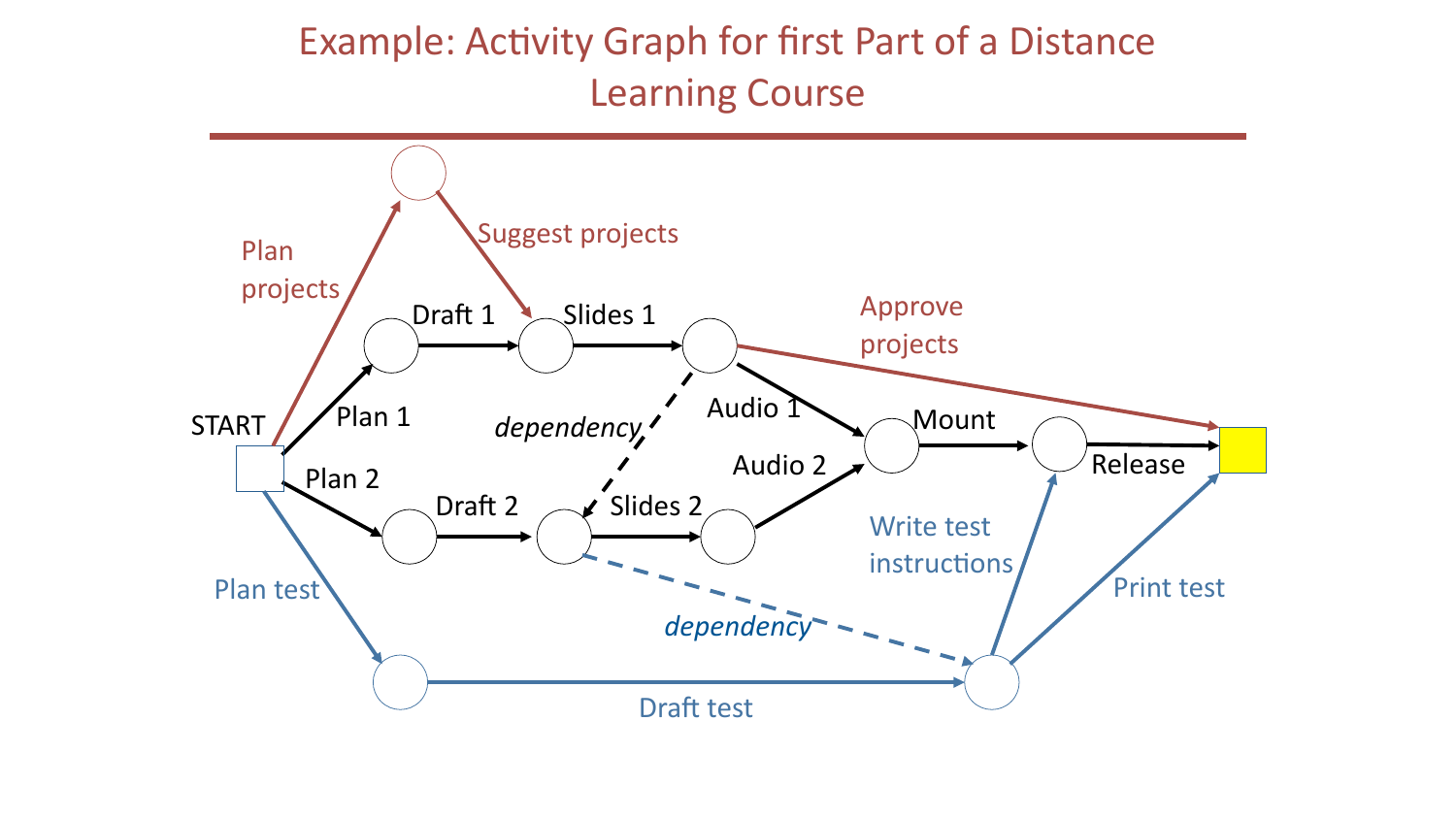### **PERT**

to support the development of its Polaris submarine missile program. **PERT/Time**

each activity to compute schedules.

### **PERT/Cost**

Added scheduling of resources (e.g., facilities, skilled people, etc.)

- Program Evaluation and Review Technique introduced by the U.S. Navy in 1957
- Activity graph with three time estimates (shortest, most probable, longest) on
- Because of the difficulty of obtaining good time estimates, usually only one estimate is made. This is called the Critical Path Method.
	-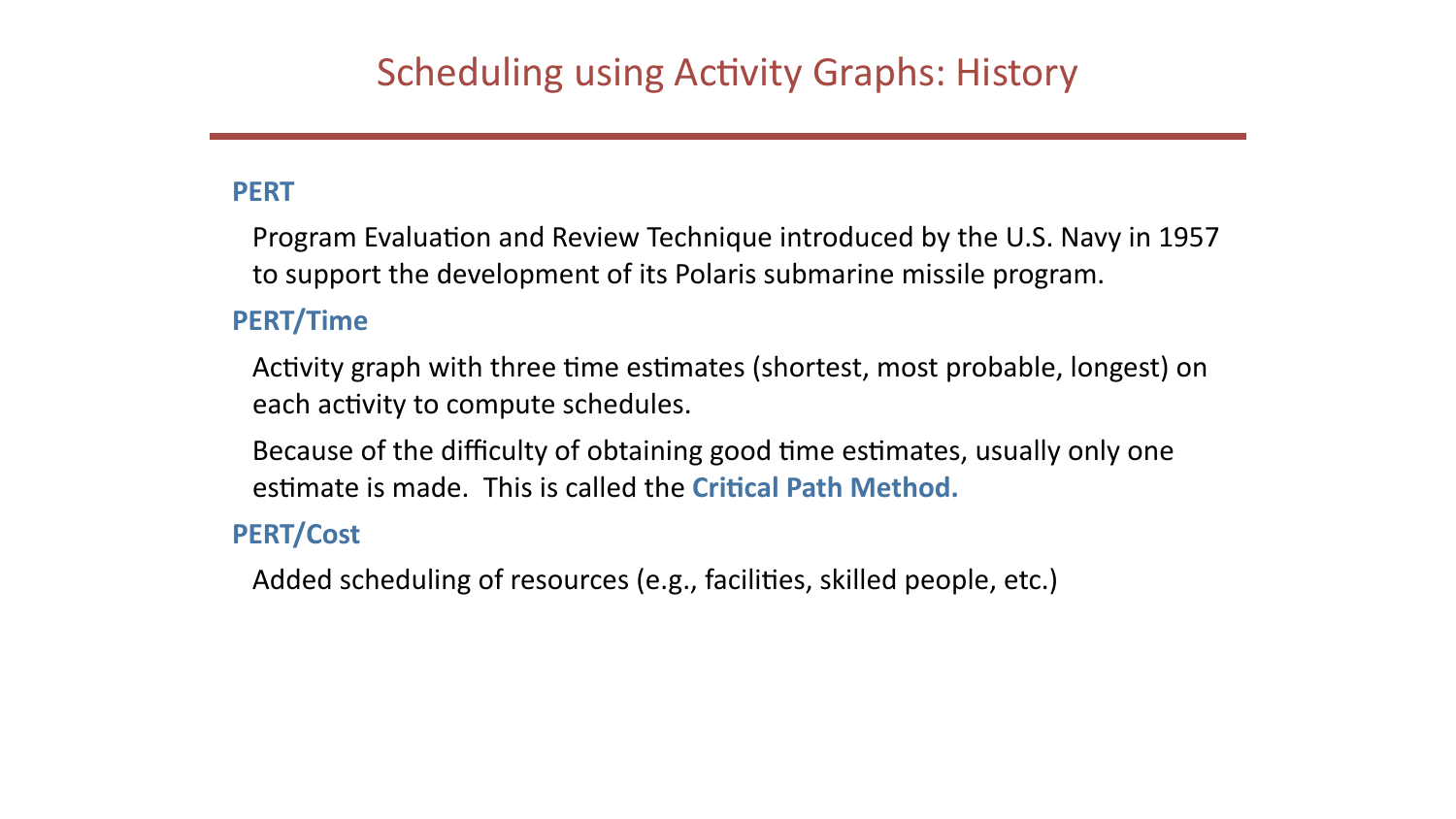Uses an Activity Graph with single time estimate for each activity. A standard method for managing large construction projects. method for the example.

- 
- 
- On big projects, activity graphs with more than 10,000 activities are common.
- The following slides work through the calculations in using the critical path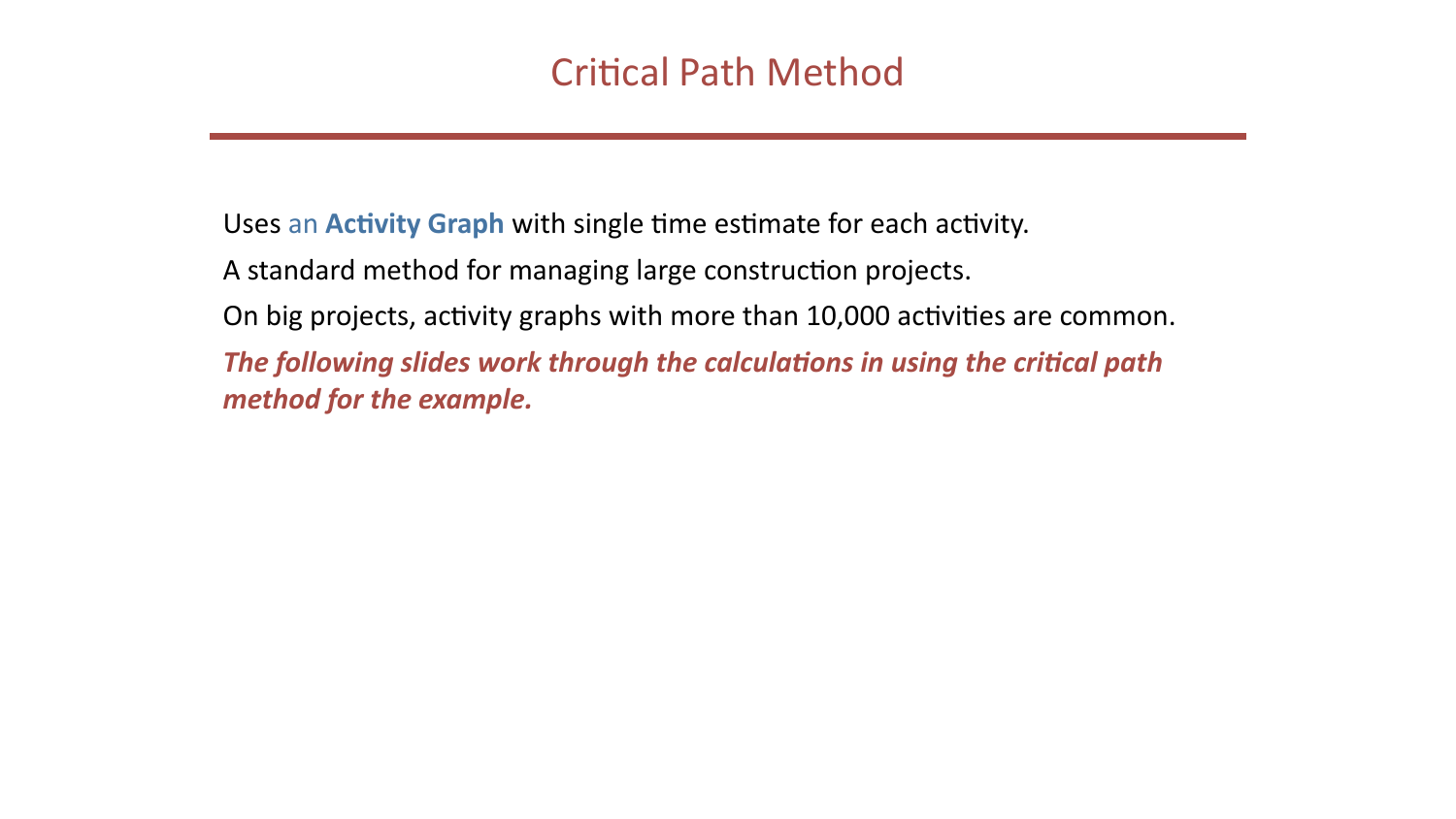## Time Estimates for Activities (Weeks)

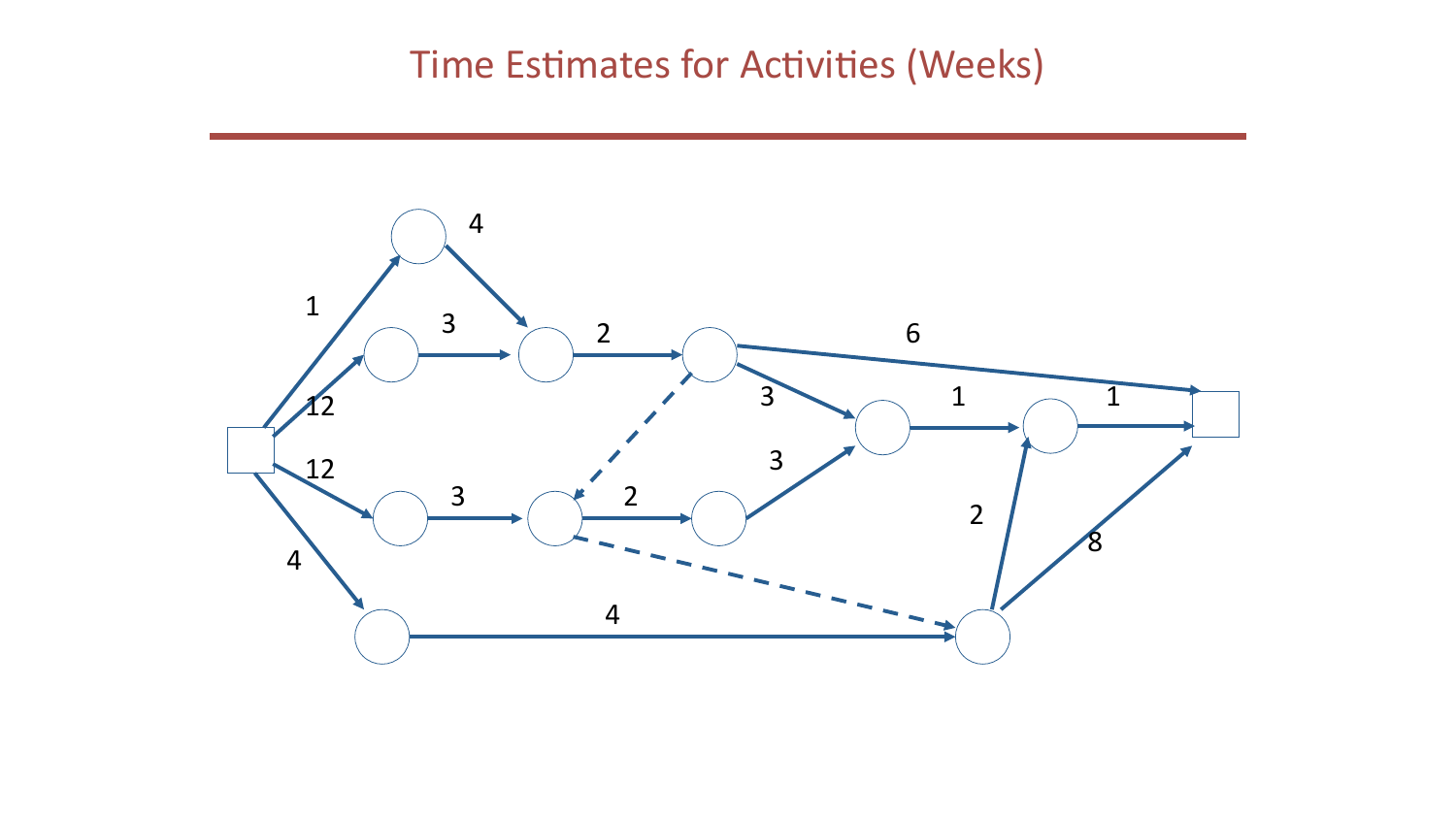- **Earliest start date:** the earliest date that it is possible to start an activity.
- **Earliest event date:** the date that all the activities ending at that node will be completed, assuming that every activity begins at its earliest start date.
- **Earliest project completion date:** the date on which the project is
	- completed assuming that every activity begins on its earliest start date.
- These calculations all depend on the dependencies represented by the activity graph and the accuracy of the estimates of the time to carry out the individual tasks.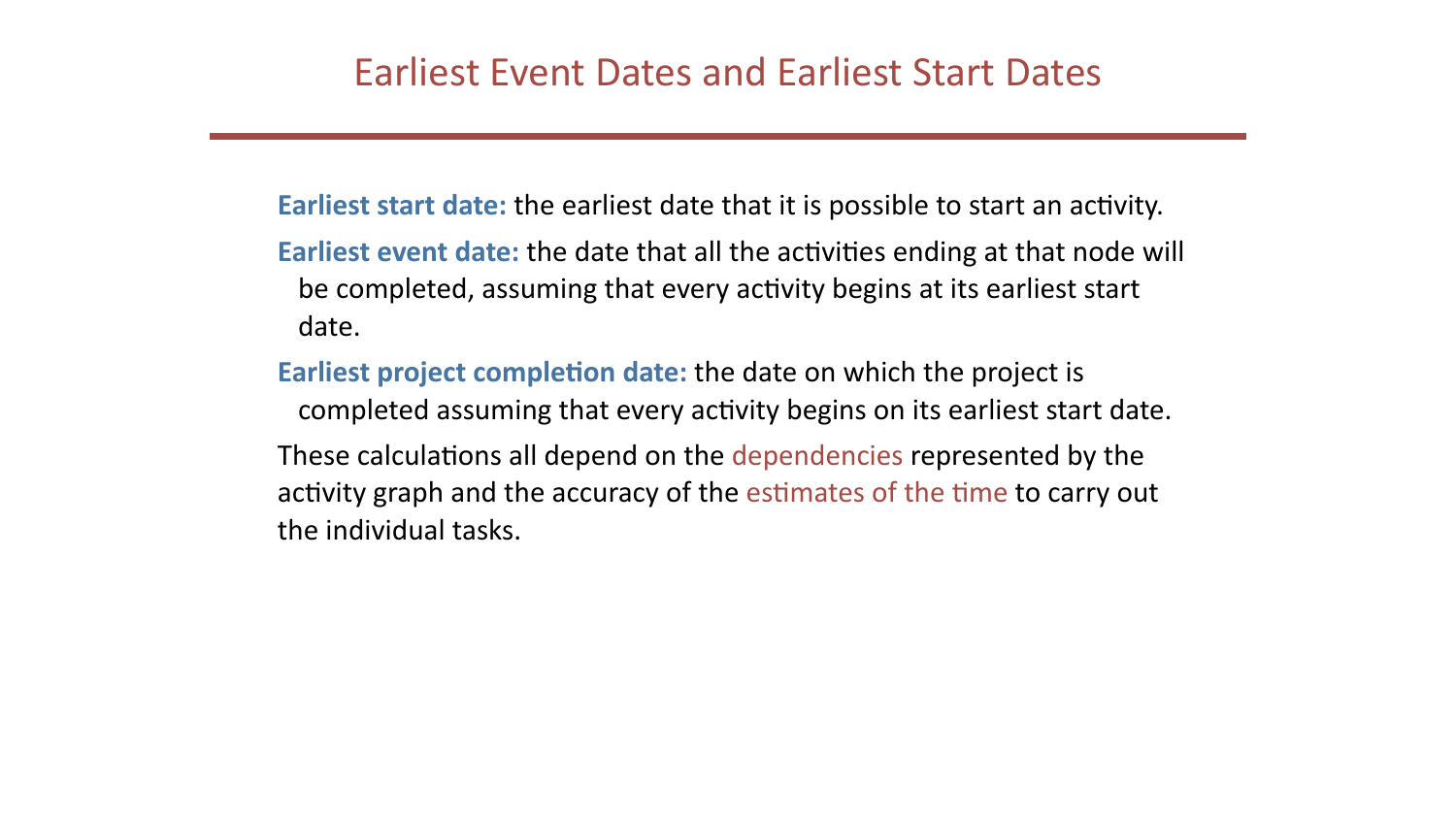## **Earliest Event Dates and Earliest Start Dates**

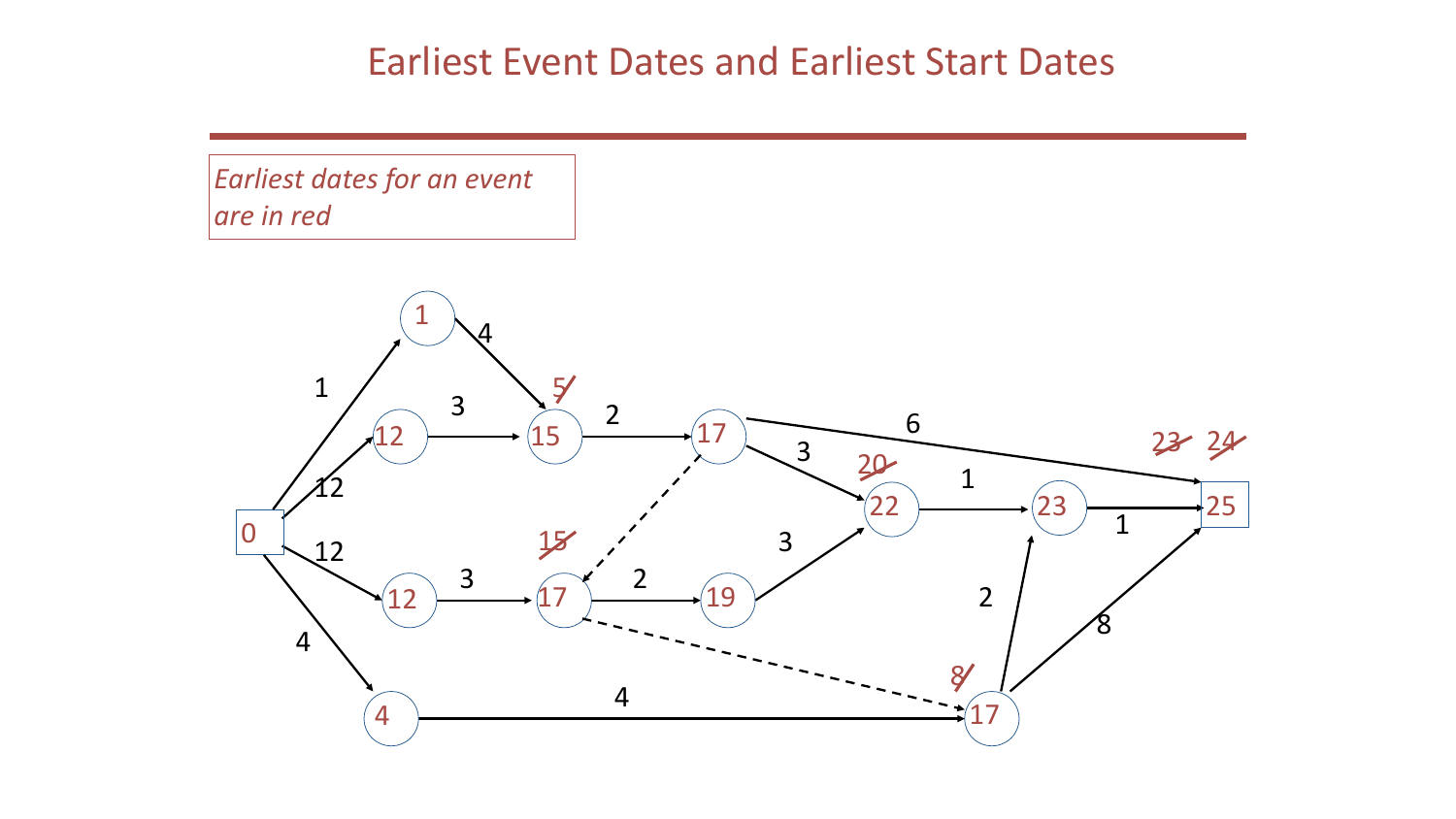completion date.

project by the earliest project completion date.

- Latest start date: the latest date that it is possible to start an activity and still complete the project by the earliest project
- Latest event date: the latest date that all the activities ending at that node must be completed, in order to complete the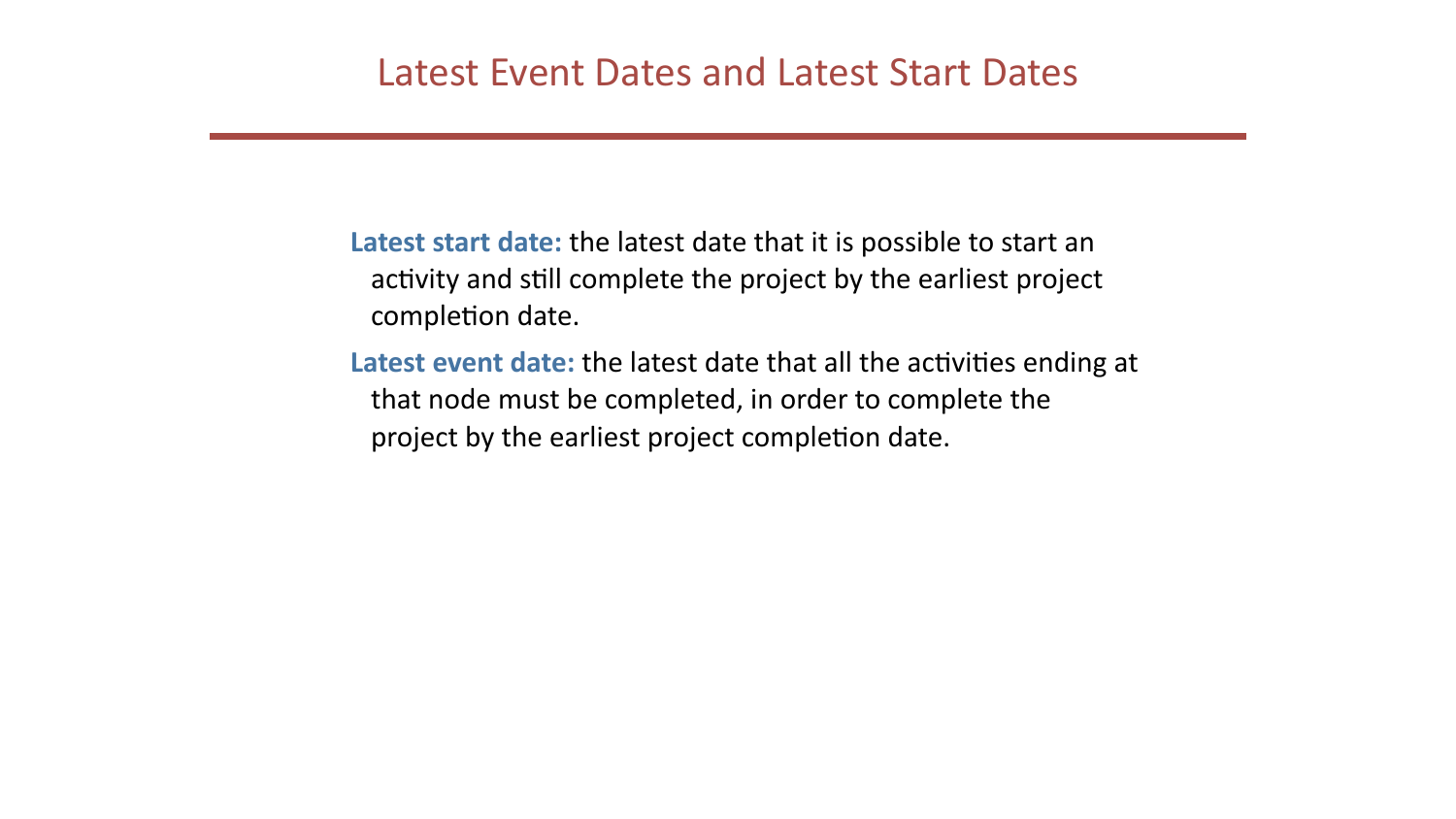## Latest Event Dates and Latest Start Dates

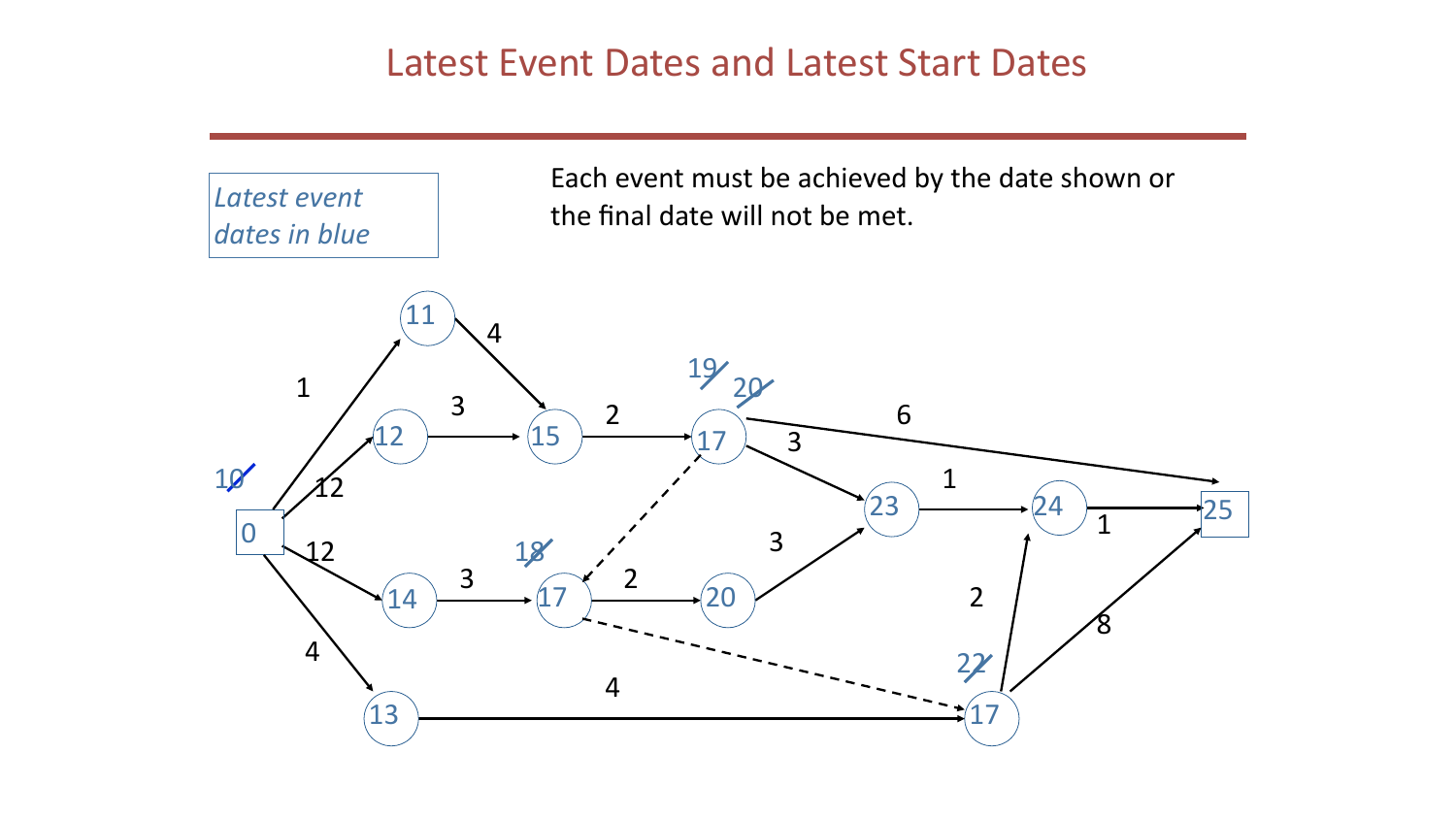## **Critical Path**

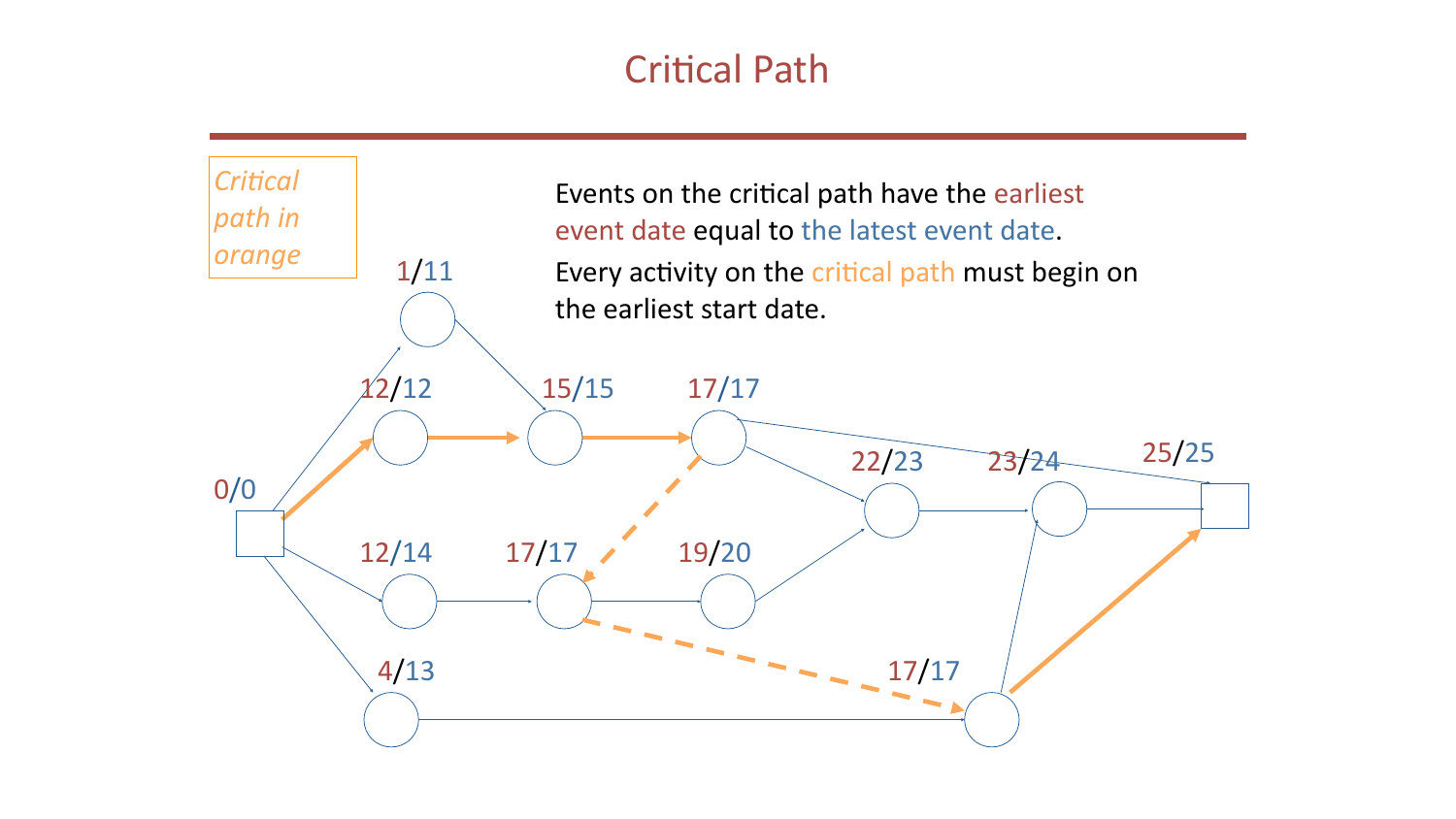

### Activities not on the critical path have slack.



The earliest start date for this activity is 17. It must be completed by week 23. Since its duration is 3 weeks, it can be started any time between week 17 and 20. This give a slack of 3 weeks.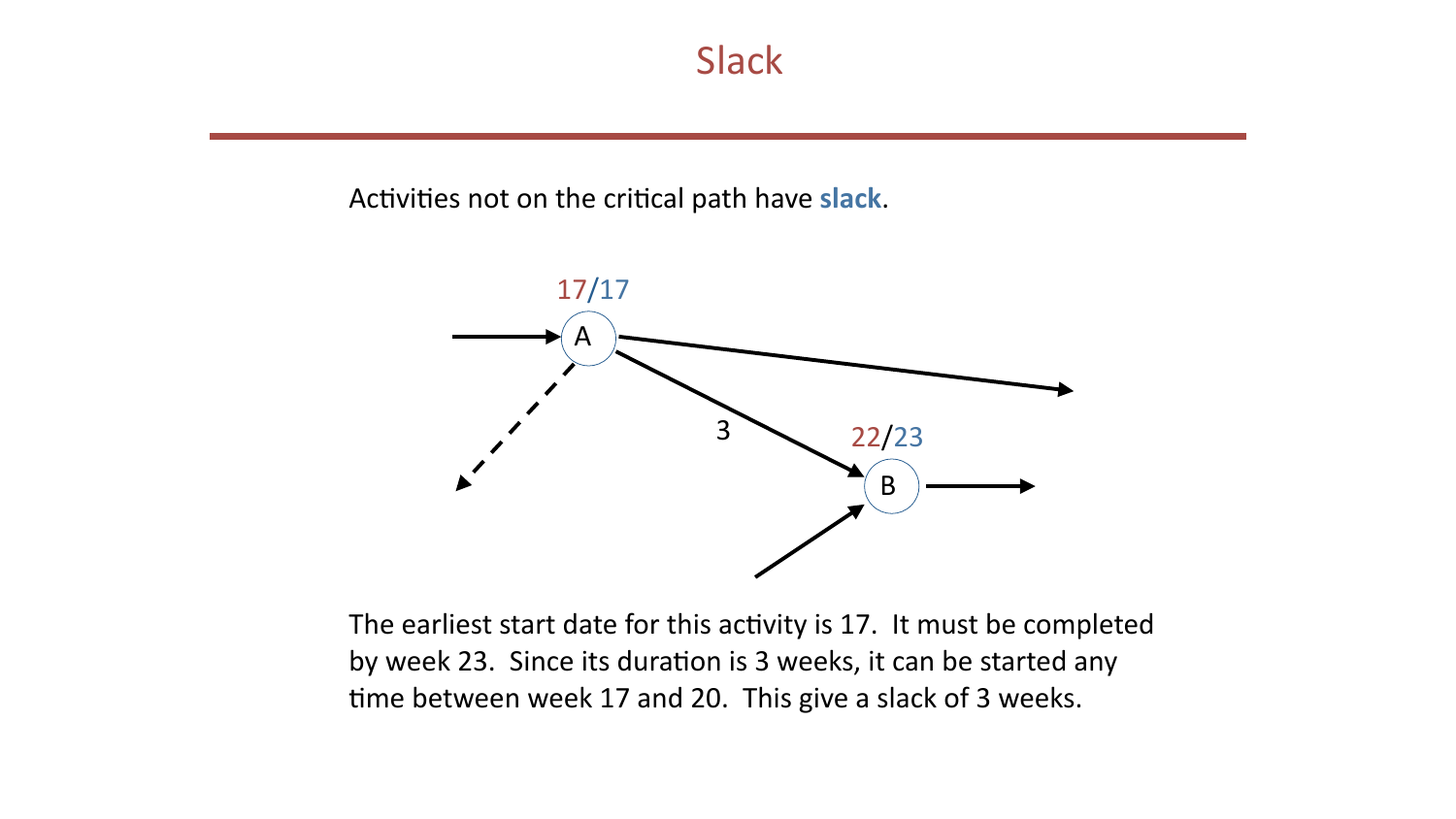**Slack:** the difference between the latest start date and the earliest start date of an activity

Slack = (latest event)<sub>end</sub> - (earliest event)<sub>begin</sub> - (time estimate)

completion date is delayed.

- 
- **Critical path:** a path through the graph where every activity has zero slack
	- If an activity on the critical path is not started on its earliest start date or takes longer than the predicted time to complete, then the project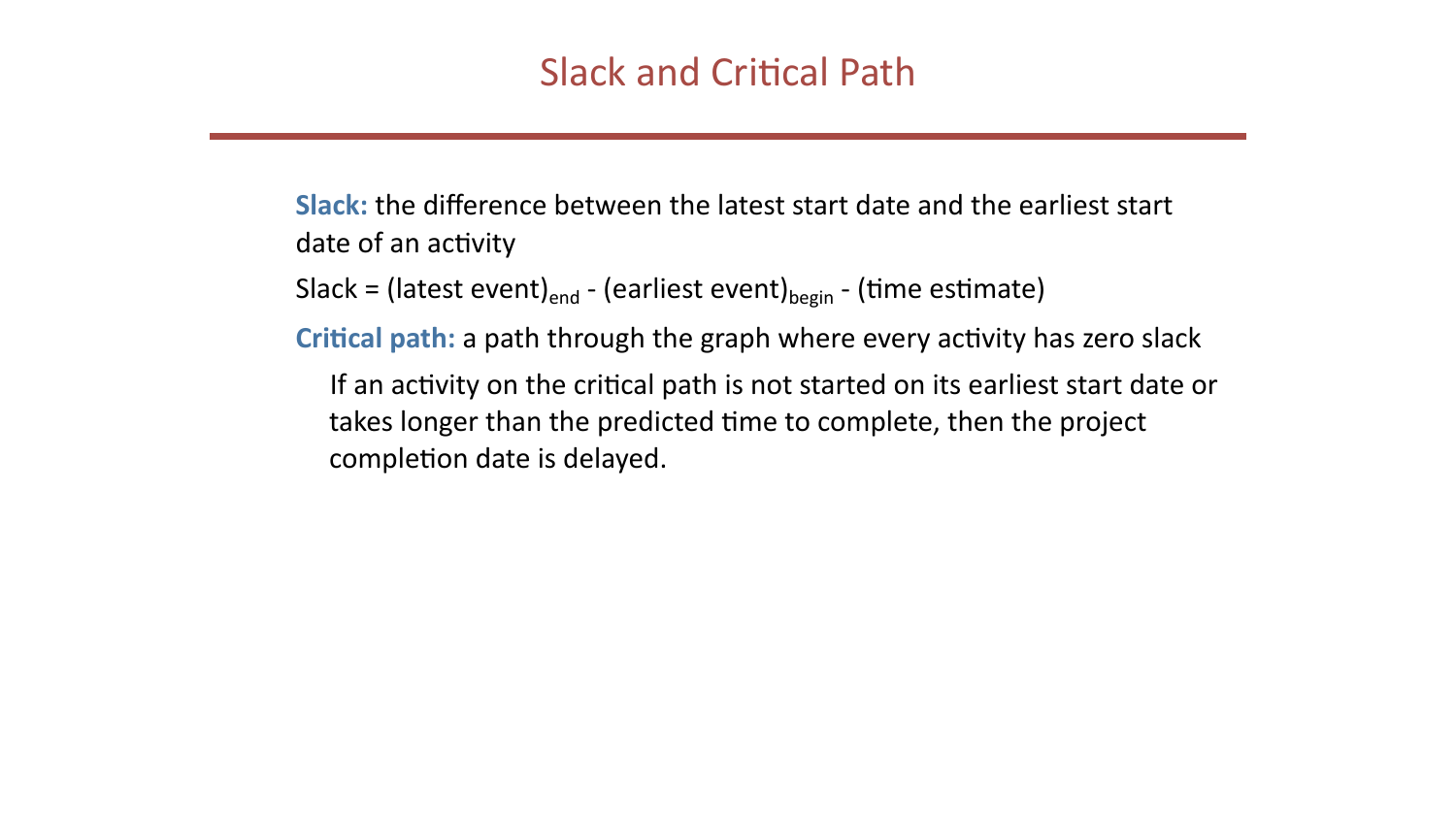The earlier that a problem is known, the easier it is to fix. **Example** Purchase key item of equipment earlier than anticipated.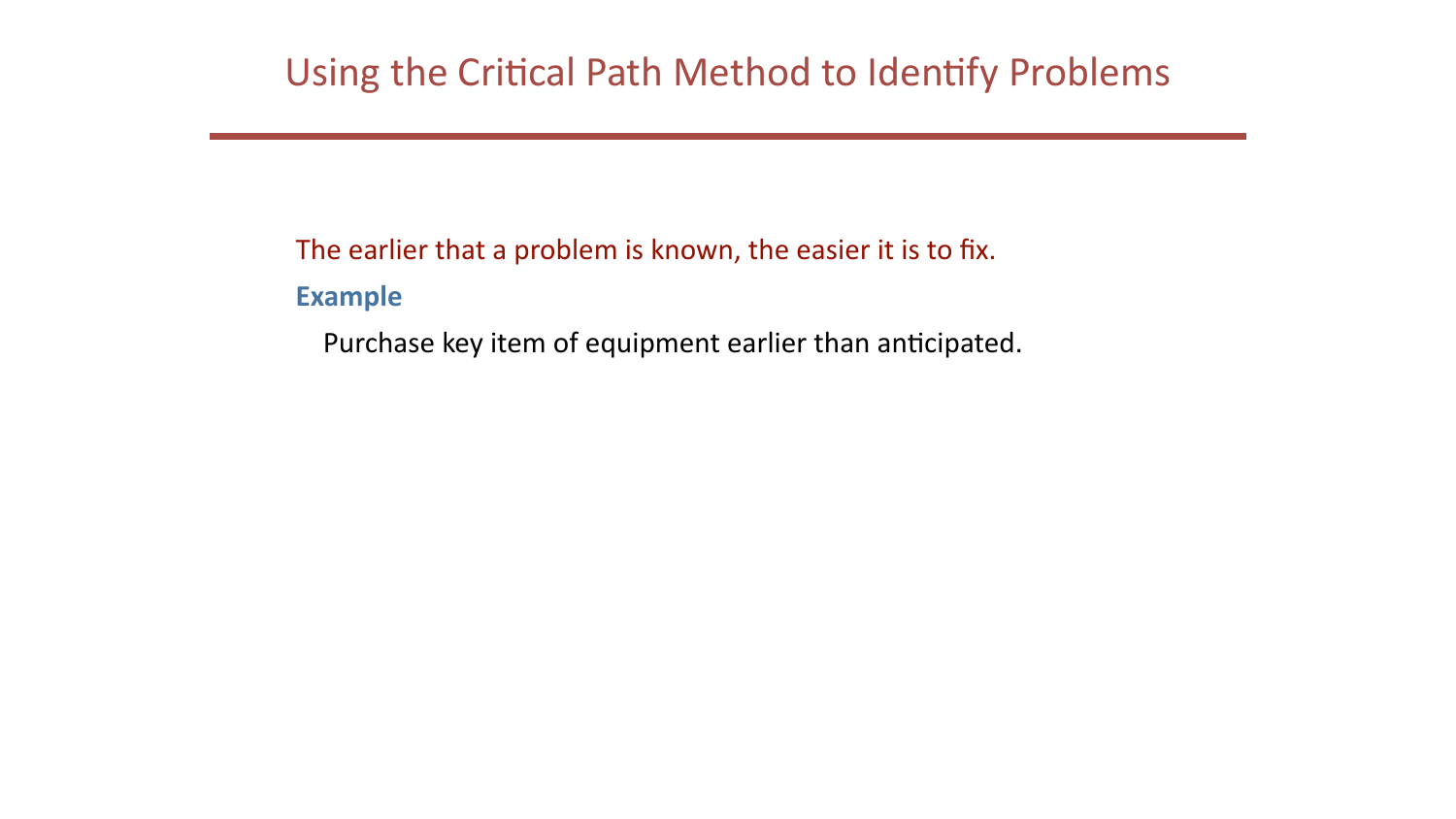## Adding Resources to Activity Graph or Gantt Chart

Each activity is labeled with resources, e.g., Number of people (e.g., 2 Java programmers) Key personnel (e.g., chief system architect) Equipment (e.g., 3 servers with specified software) Facilities (e.g., video conference center) **Each resource is labeled with availability, e.g.,** Hiring and training Vacations Equipment availability

- 
- 
- 
- 
- 
-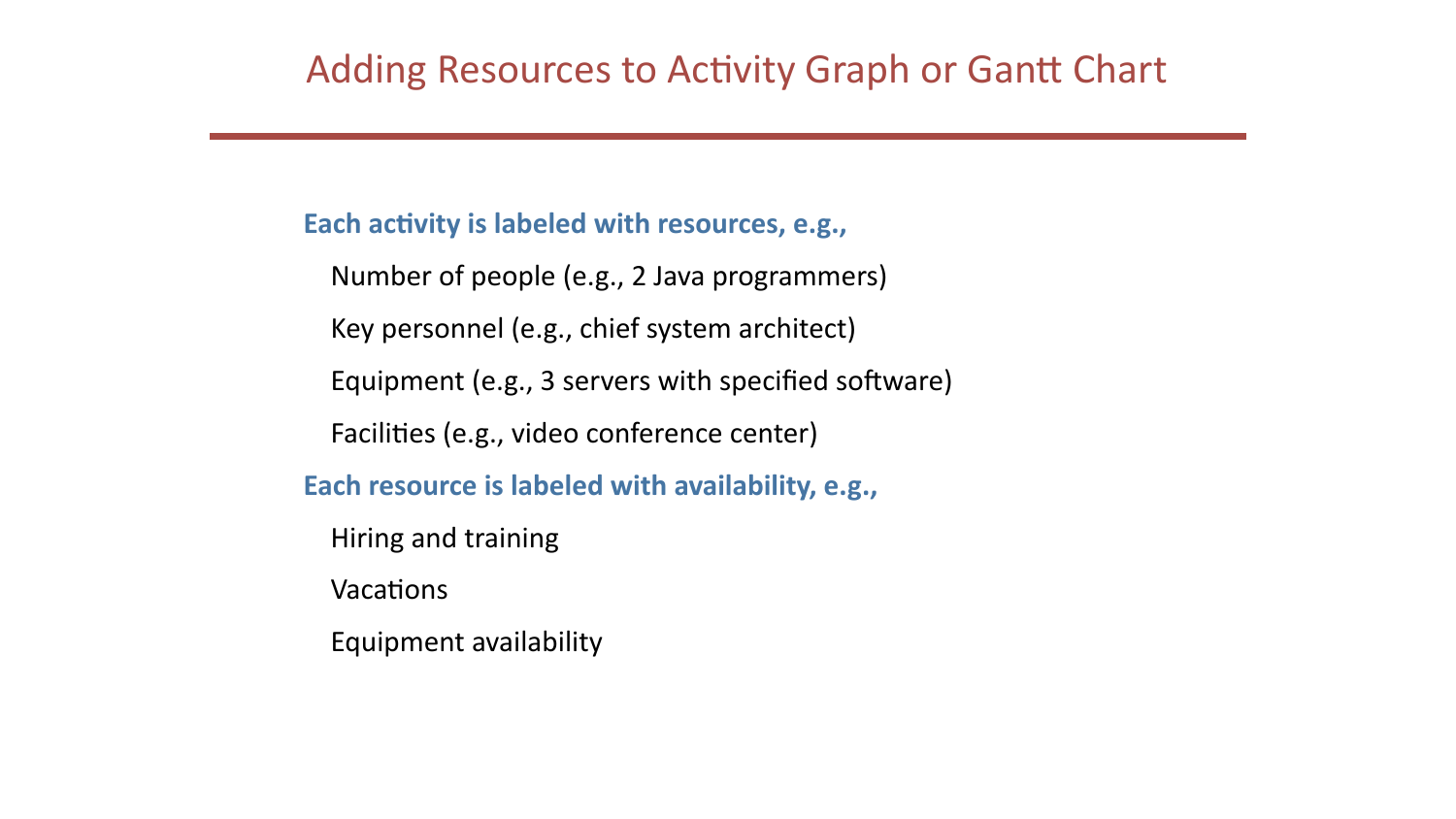## Using Activity Graphs for Resources

Assume every activity begins at earliest start date: In each time period, calculate: resources required resources available Identify shortage / surplus resources Adjust schedule acquire extra staff (e.g., consultants) rearrange schedule (e.g., change vacations) change order of carrying out activities

- 
- 
- 
- 
- 
-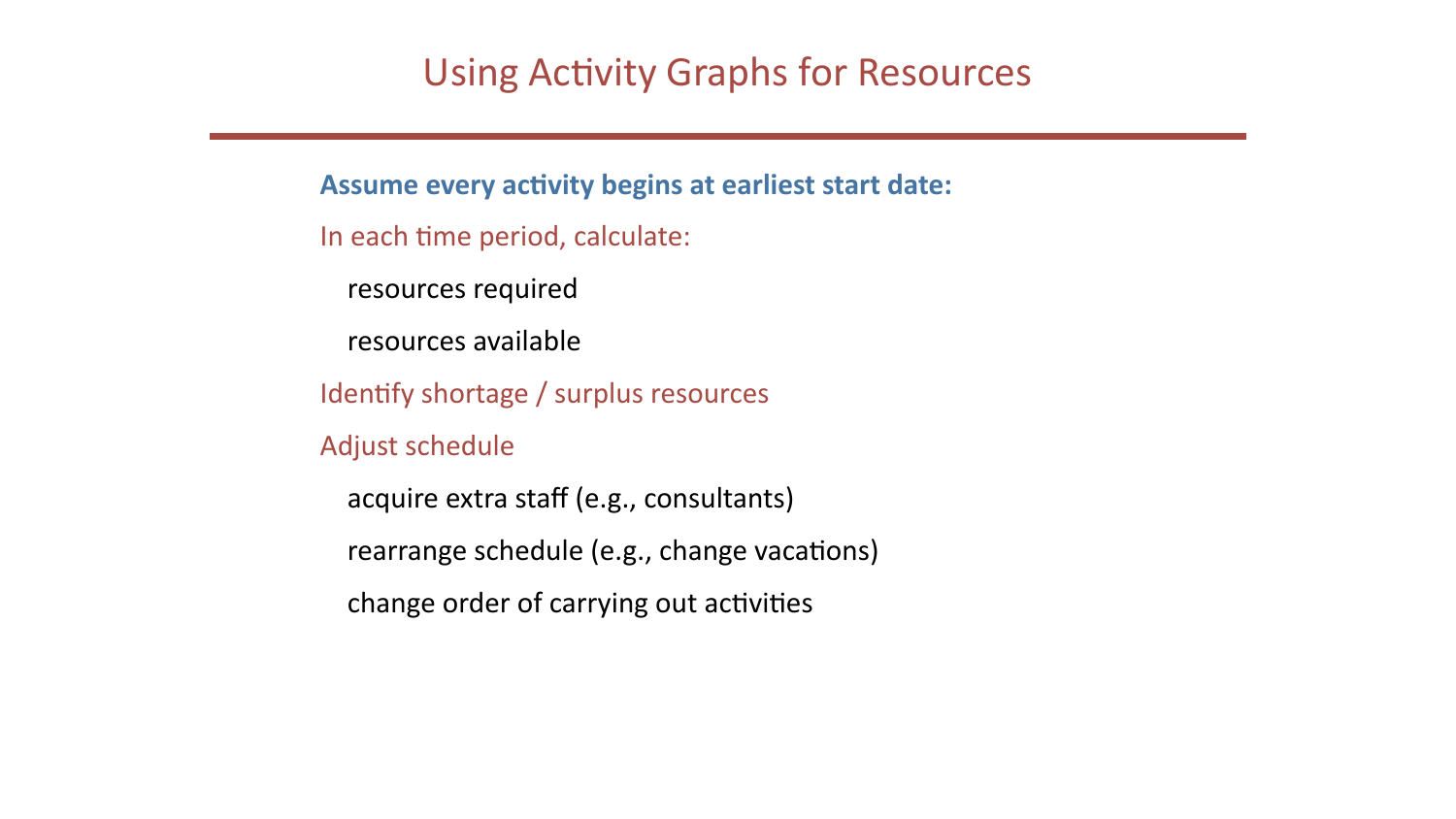## Key Personnel: The Mythical Man Month

### In computing, not all people are equal

- Some people are much more productive (e.g., more experienced).
- Some tasks are too difficult for everybody.

## **Adding more people adds communications complexity**

- Some activities need a single mind.
- Sometimes, the elapsed time for an activity can not be shortened.
- Adding more people may increase the time to complete a project. **What happens to the project if a key person is sick or quits?**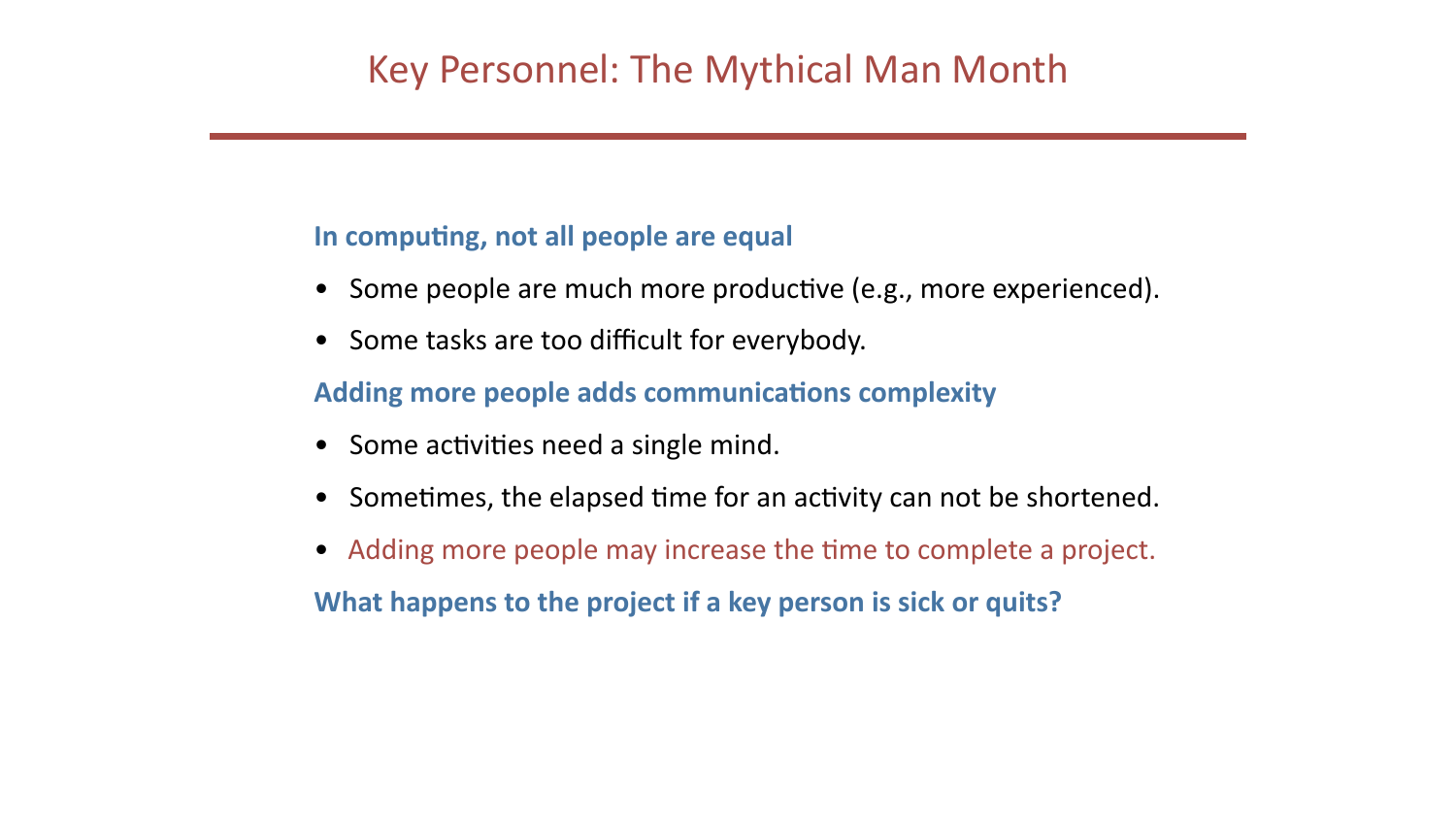The schedule may be managed by a member of the team or by an external project manager.

- Create and maintain the schedule.
- Track progress against schedule.
- Check for slack in the schedule (minimize risk).
- Continually make adjustments: Start activities before previous activities complete Sub-contract activities Renegotiate deliverables
- Keep senior management informed (visibility). Needs the confidence of the team members.
- 
-